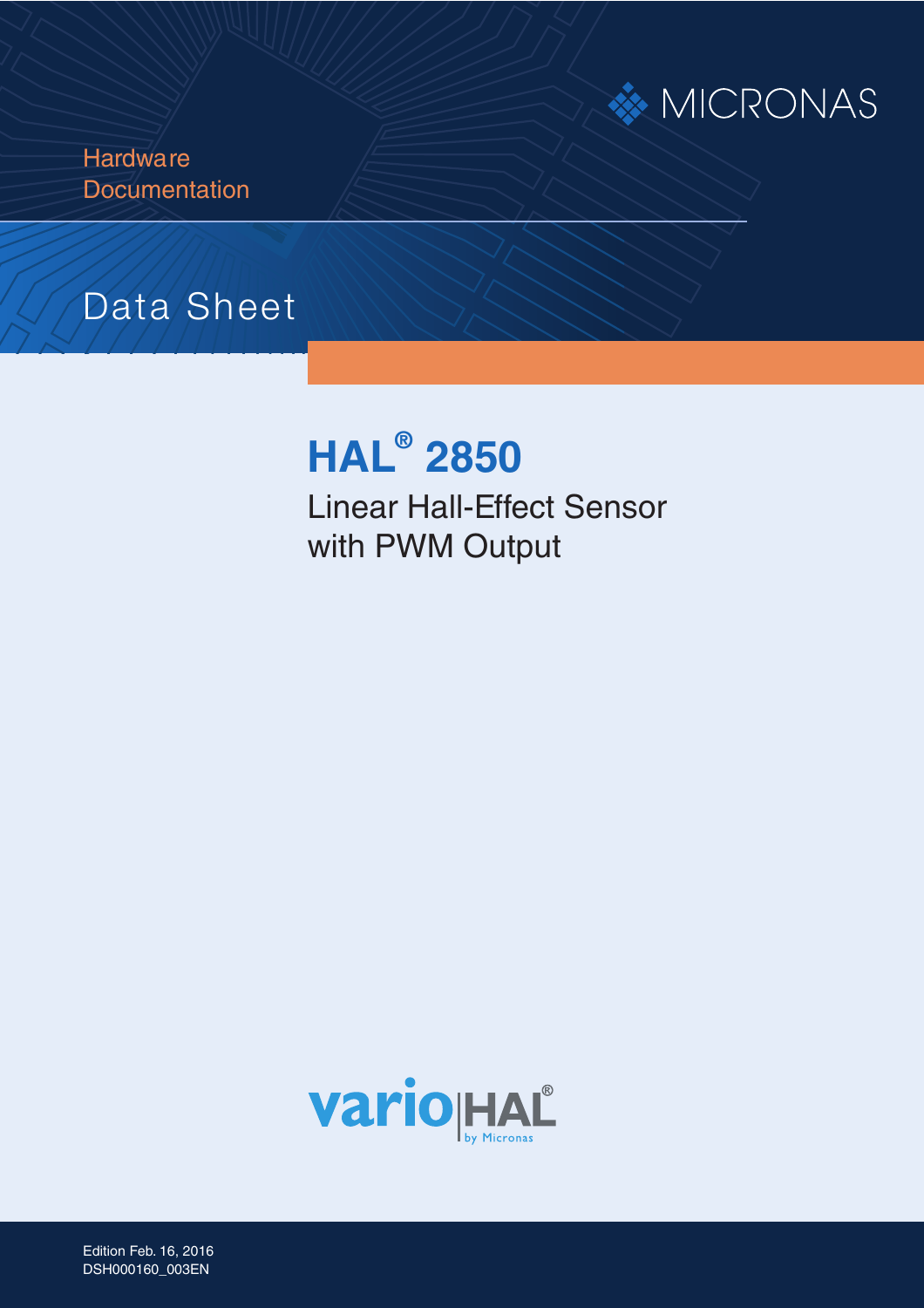#### **Copyright, Warranty, and Limitation of Liability**

The information and data contained in this document are believed to be accurate and reliable. The software and proprietary information contained therein may be protected by copyright, patent, trademark and/or other intellectual property rights of Micronas. All rights not expressly granted remain reserved by Micronas.

Micronas assumes no liability for errors and gives no warranty representation or guarantee regarding the suitability of its products for any particular purpose due to these specifications.

By this publication, Micronas does not assume responsibility for patent infringements or other rights of third parties which may result from its use. Commercial conditions, product availability and delivery are exclusively subject to the respective order confirmation.

Any information and data which may be provided in the document can and do vary in different applications, and actual performance may vary over time.

All operating parameters must be validated for each customer application by customers' technical experts. Any new issue of this document invalidates previous issues.

Micronas reserves the right to review this document and to make changes to the document's content at any time without obligation to notify any person or entity of such revision or changes. For further advice please contact us directly.

Do not use our products in life-supporting systems, military, aviation, or aerospace applications! Unless explicitly agreed to otherwise in writing between the parties, Micronas' products are not designed, intended or authorized for use as components in systems intended for surgical implants into the body, or other applications intended to support or sustain life, or for any other application in which the failure of the product could create a situation where personal injury or death could occur.

No part of this publication may be reproduced, photocopied, stored on a retrieval system or transmitted without the express written consent of Micronas.

#### **Micronas Trademarks**

- $-$  HAI
- varioHAL

#### **Third-Party Trademarks**

All other brand and product names or company names may be trademarks of their respective companies.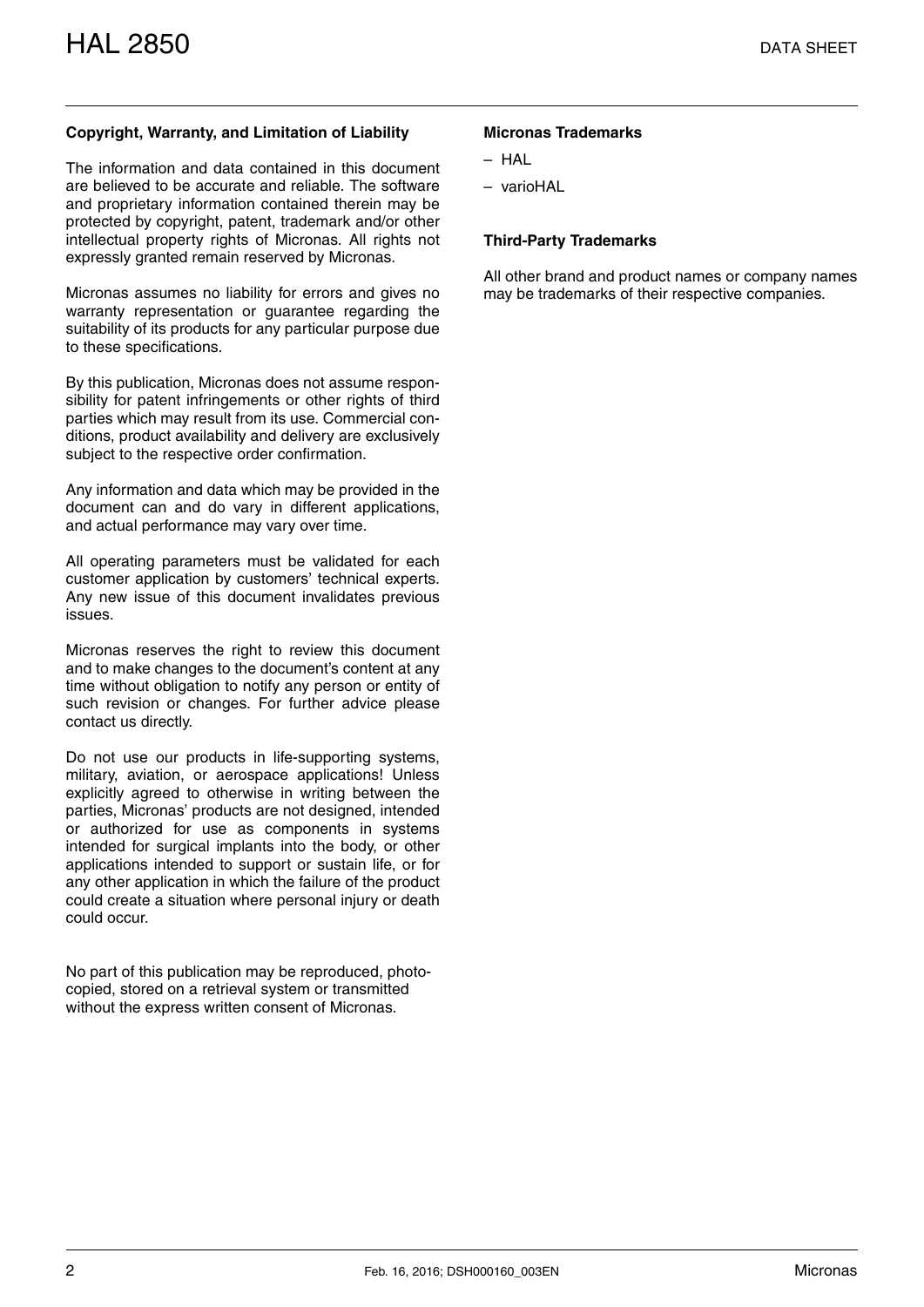## **Contents**

| Page | <b>Section</b> | Title                                      |
|------|----------------|--------------------------------------------|
| 4    | 1.             | <b>Introduction</b>                        |
| 4    | 1.1.           | Features                                   |
| 4    | 1.2.           | <b>Major Applications</b>                  |
| 5    | 2.             | <b>Ordering Information</b>                |
| 5    | 2.1.           | Device-Specific Ordering Codes             |
| 6    | 3.             | <b>Functional Description</b>              |
| 6    | 3.1.           | <b>General Function</b>                    |
| 7    | 3.2.           | <b>Digital Signal Processing</b>           |
| 8    | 3.2.1.         | <b>Temperature Compensation</b>            |
| 9    | 3.2.2.         | <b>DSP Configuration Registers</b>         |
| 10   | 3.3.           | Power-on Self Test (POST)                  |
| 10   | 3.3.1.         | Description of POST Implementation         |
| 11   | 3.3.2.         | <b>RAM Test</b>                            |
| 11   | 3.3.3.         | <b>ROM Test</b>                            |
| 11   | 3.3.4.         | <b>EEPROM Test</b>                         |
| 11   | 3.4.           | Sensor Behavior in Case of External Errors |
| 11   | 3.5.           | Detection of Signal Path Errors            |
| 12   | 4.             | <b>Specifications</b>                      |
| 12   | 4.1.           | <b>Outline Dimensions</b>                  |
| 16   | 4.2.           | Soldering, Welding and Assembly            |
| 16   | 4.3.           | Pin Connections and Short Descriptions     |
| 16   | 4.4.           | Dimensions of Sensitive Area               |
| 16   | 4.5.           | Positions of Sensitive Area                |
| 17   | 4.6.           | <b>Absolute Maximum Ratings</b>            |
| 17   | 4.6.1.         | Storage and Shelf Life                     |
| 18   | 4.7.           | <b>Recommended Operating Conditions</b>    |
| 18   | 4.8.           | Characteristics                            |
| 20   | 4.9.           | <b>Magnetic Characteristics</b>            |
| 21   | 4.9.1.         | Definition of Sensitivity Error ES         |
| 22   | 5.             | <b>The PWM Module</b>                      |
| 24   | 5.1.           | Programmable PWM Parameter                 |
| 27   | 6.             | <b>Programming of the Sensor</b>           |
| 27   | 6.1.           | Programming Interface                      |
| 28   | 6.2.           | Programming Environment and Tools          |
| 28   | 6.3.           | Programming Information                    |
| 29   | 7.             | <b>Application Note</b>                    |
| 29   | 7.1.           | <b>Ambient Temperature</b>                 |
| 29   | 7.2.           | <b>EMC and ESD</b>                         |
| 29   | 7.3.           | <b>Output Description</b>                  |
| 29   | 7.3.1.         | How to Measure PWM Output Signal           |
| 30   | 7.4.           | <b>Application Circuit</b>                 |
| 32   | 8.             | <b>Data Sheet History</b>                  |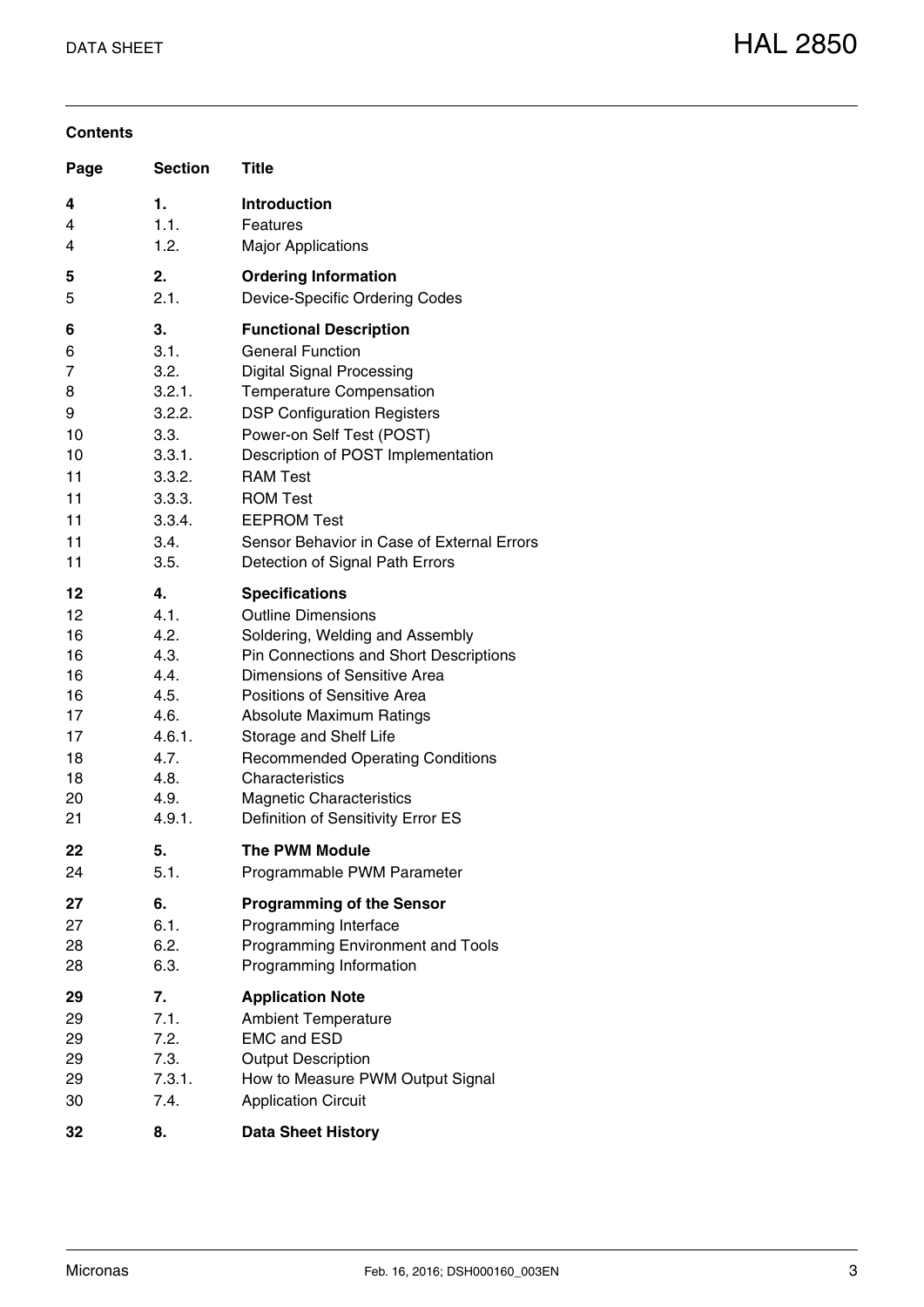#### **[Linear Hall-Effect Sensor with PWM Output](#page--1-1)**

#### **Release Note: Revision bars indicate significant changes to the previous edition.**

#### <span id="page-3-0"></span>**1. Introduction**

The HAL 2850 is a high-precision programmable linear Hall-effect sensor.

The HAL 2850 features a temperature-compensated Hall plate with spinning current offset compensation, an A/D converter, digital signal processing, an EEPROM memory with redundancy and lock function for the calibration data, and protection devices at all pins. The internal digital signal processing is of great benefit because analog offsets, temperature shifts, and mechanical stress do not degrade digital signals.

The easy programmability allows a 2-point calibration by adjusting the output signal directly to the input signal (like mechanical angle, distance, or current). Individual adjustment of each sensor during the customer's manufacturing process is possible. With this calibration procedure, the tolerances of the sensor, the magnet, and the mechanical positioning can be compensated in the final assembly.

In addition, the temperature-compensation of the Hall IC can be fit to all common magnetic materials by programming first- and second-order temperature coefficients of the Hall sensor sensitivity. It is also possible to compensate offset drifts over temperature generated by the customer application with a first-order temperature coefficient of the sensor offset. This enables operation over the full temperature range with high accuracy.

For programming purposes, the sensor features a programming interface with a Biphase-M protocol on the DIO pin (output).

In the application mode, the sensor provides a continuous PWM signal.

The sensor is designed for hostile industrial and automotive applications (T<sub>J</sub> = -40 °C up to 170 °C). The HAL 2850 is available in the very small leaded RoHs package TO92-UT and is AECQ100 qualified.

#### <span id="page-3-1"></span>**1.1. Features**

- PWM frequency programmable from 31.25 Hz up to 2 kHz
- PWM resolution between 11 bit and 16 bit depending on the PWM frequency
- The magnetic measurement range over temperature is adjustable from  $\pm 24$  mT up to  $\pm 96$  mT
- Sample accurate transmission for certain periods (Each PWM period transmits a new Hall sample)
- Open-drain output with slew rate control (load independent)
- On-board diagnostics (overvoltage, output current, overtemperature, signal path overflow)
- Power-on self-test covering all memories
- 20 bit digital signal processing
- Various sensor parameter are programmable (like offset, sensitivity, temperature coefficients, etc.)
- Non-volatile memory with redundancy and lock function
- Programmable temperature compensation for sensitivity (2<sup>nd</sup> order) and offset (1<sup>st</sup> order)
- Biphase-M interface (programming mode)
- Digital readout of temperature and magnetic field information in calibration mode
- Programming and operation of multiple sensors at the same supply line
- High immunity against mechanical stress, ESD, and EMC
- Reverse voltage and ESD protection at  $V_{SUP}$  pin
- ESD protection at DIO pin
- Qualified according to AECQ-100

#### <span id="page-3-2"></span>**1.2. Major Applications**

- Contactless potentiometers
- Angular measurements (e.g.; torque force, pedal position, suspension level, headlight adjustment; or valve position)
- Linear position
- Current sensing for motor control, battery management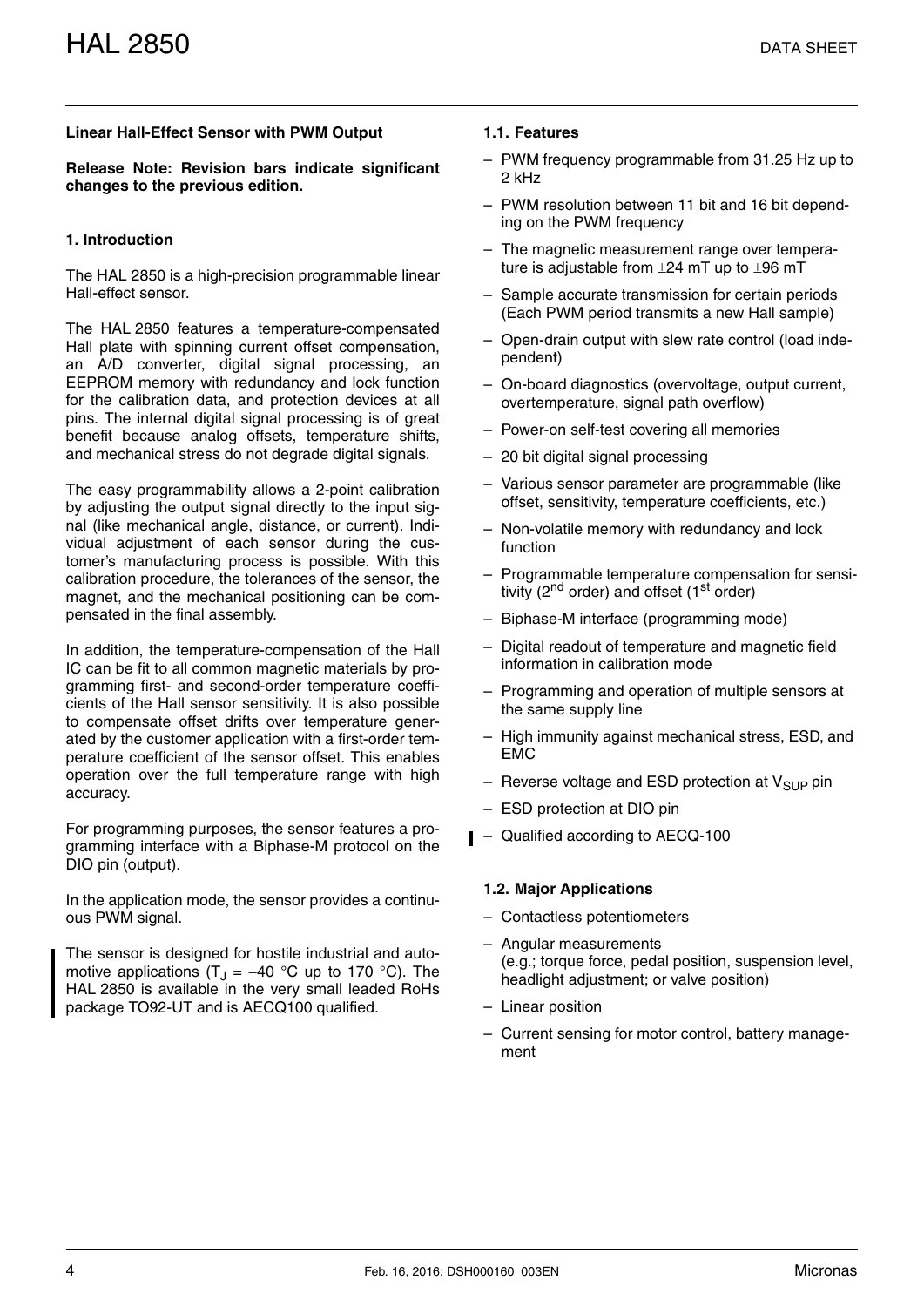## <span id="page-4-0"></span>**2. Ordering Information**

A Micronas device is available in a variety of delivery forms. They are distinguished by a specific ordering code:



**Fig. 2–1:** Ordering Code Principle

For a detailed information, please refer to the brochure: "Micronas Sensors and Controllers: Ordering Codes, Packaging, Handling".

## <span id="page-4-1"></span>**2.1. Device-Specific Ordering Codes**

HAL2850 is available in the following package and temperature variants.

**Table 2–1:** Available package

| Package Code (PA) | <b>Package Type</b> |
|-------------------|---------------------|
| HТ                | TO92UT              |

**Table 2–2:** Available temperature ranges

| <b>Temperature Code (T)</b> | <b>Temperature Range</b>           |
|-----------------------------|------------------------------------|
|                             | $T_{\text{H}} = -40$ °C to +170 °C |

The relationship between ambient temperature  $(T_A)$ and junction temperature  $(T<sub>1</sub>)$  is explained in Section 5.4. on page 29.

For available variants for Configuration (C), Packaging (P), Quantity (Q), and Special Procedure (SP) please contact Micronas.

**Table 2–3:** Available ordering codes and corresponding package marking

| <b>Available Ordering Codes</b> | <b>Package Marking</b> |
|---------------------------------|------------------------|
| HAL2850UT-A-[C-P-Q-SP]          | 2850                   |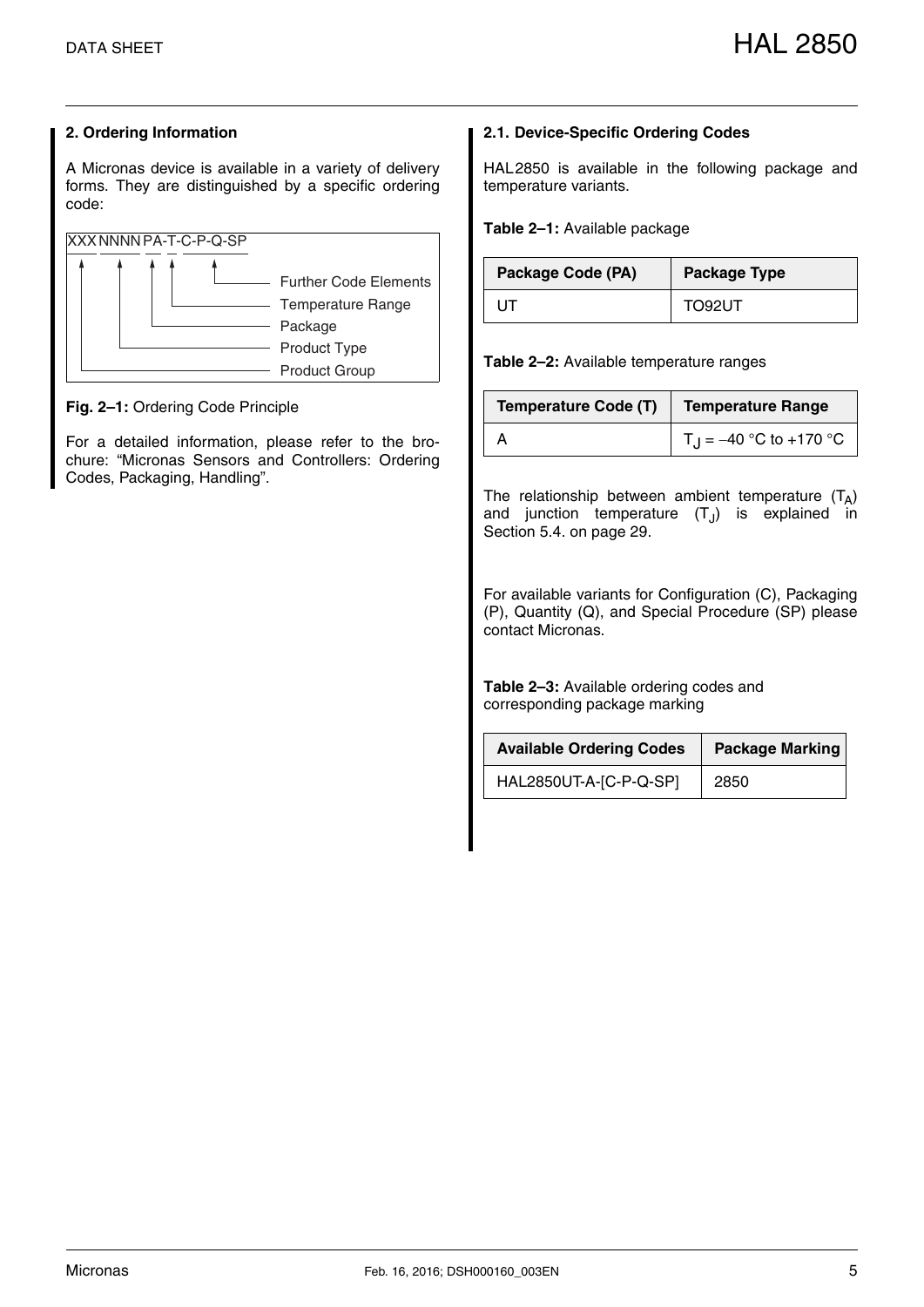## <span id="page-5-0"></span>**3. Functional Description**

## <span id="page-5-1"></span>**3.1. General Function**

The HAL 2850 is a monolithic integrated circuit, which provides an output signal proportional to the magnetic flux through the Hall plate.

The external magnetic field component, perpendicular to the branded side of the package, generates a Hall voltage. The Hall IC is sensitive to magnetic north and south polarity. This voltage is converted to a digital value, processed in the digital signal processing Unit (DSP) according to the settings of the EEPROM registers.

The function and the parameters for the DSP are explained in [Section 3.2. on page 7](#page-6-0).

Internal temperature compensation circuitry and the spinning current offset compensation enables operation over the full temperature range with minimal changes in accuracy and high offset stability. The circuitry also rejects offset shifts due to mechanical stress from the package.

The HAL 2850 provides two operation modes, the application mode and the programming mode.

## **Application Mode**

The output signal is provided as continuous PWM signal.

## **Programming Mode**

For the programming of the sensor parameters, a Biphase-M protocol is used.

The HAL 2850 provides non-volatile memory which is divided in different blocks. The first block is used for the configuration of the digital signal processing, the second one is used to configure the PWM module. The non-volatile memory employs inherent redundancy.



**Fig. 3–1:** HAL 2850 block diagram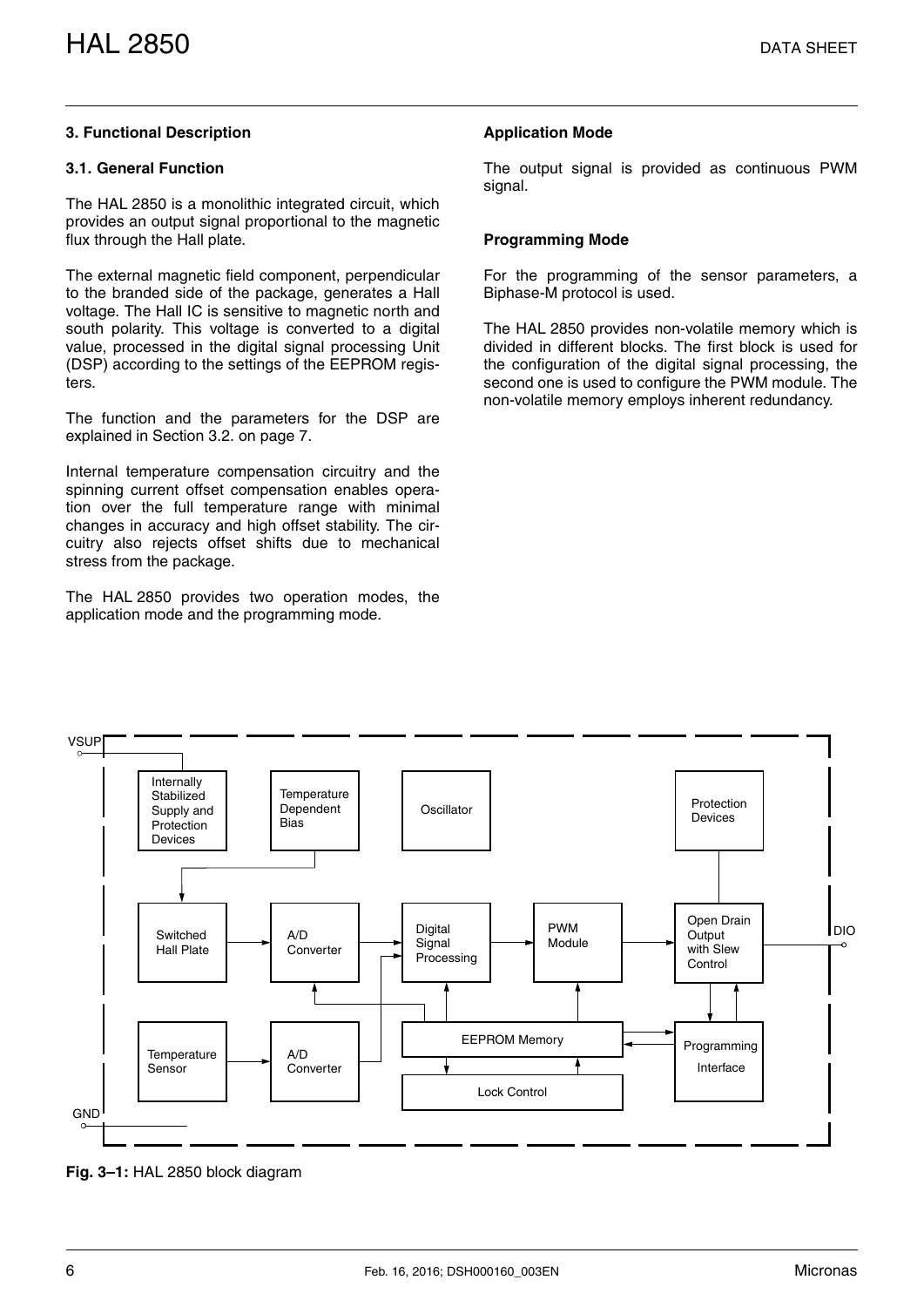## <span id="page-6-0"></span>**3.2. Digital Signal Processing**

All parameters and the values y,  $y_{TC}$  are normalized to the interval  $(-1, 1)$  which represents the full scale magnetic range as programmed in the RANGE register.

#### **Example for 40 mT Range**

 $-1$  equals  $-40$  mT

+1 equals +40 mT

For the definition of the register values, please refer to [Section 3.2.2. on page 9](#page-8-0)

The digital signal processing (DSP) is the major part of the sensor and performs the signal conditioning. The parameters of the DSP are stored in the DSP CONFIG area of the EEPROM.

The device provides a digital temperature compensation. It consists of the internal temperature compensation, the customer temperature compensation, as well as an offset and sensitivity adjustment. The internal temperature compensation (factory compensation) eliminates the temperature drift of the Hall sensor itself. The customer temperature compensation is calculated after the internal temperature drift has been compensated. Thus, the customer has not to take care about the sensor's internal temperature drift.

The output value y is calculated out of the factory-compensated Hall value  $y_{TCI}$  as:

$$
y = [y_{TCI} + d(TVAL)] \cdot c(TVAL)
$$

Parameter d is representing the offset and c is the coefficient for sensitivity.

The current Hall value y is stored in the data register HVD immediately after it has been temperature compensated.

A new PWM period transmits the recent temperaturecompensated Hall sample. A new Hall sample is transmitted by the next PWM period and samples will neither be lost nor doubly transmitted. Sample accurate transmission is available for native PWM periods (0.512 ms, 1.024 ms, 2.048 ms, 4.096 ms, 8.192 ms, 16.384 ms and 32.768 ms period).



**Fig. 3–2:** Block diagram of digital signal path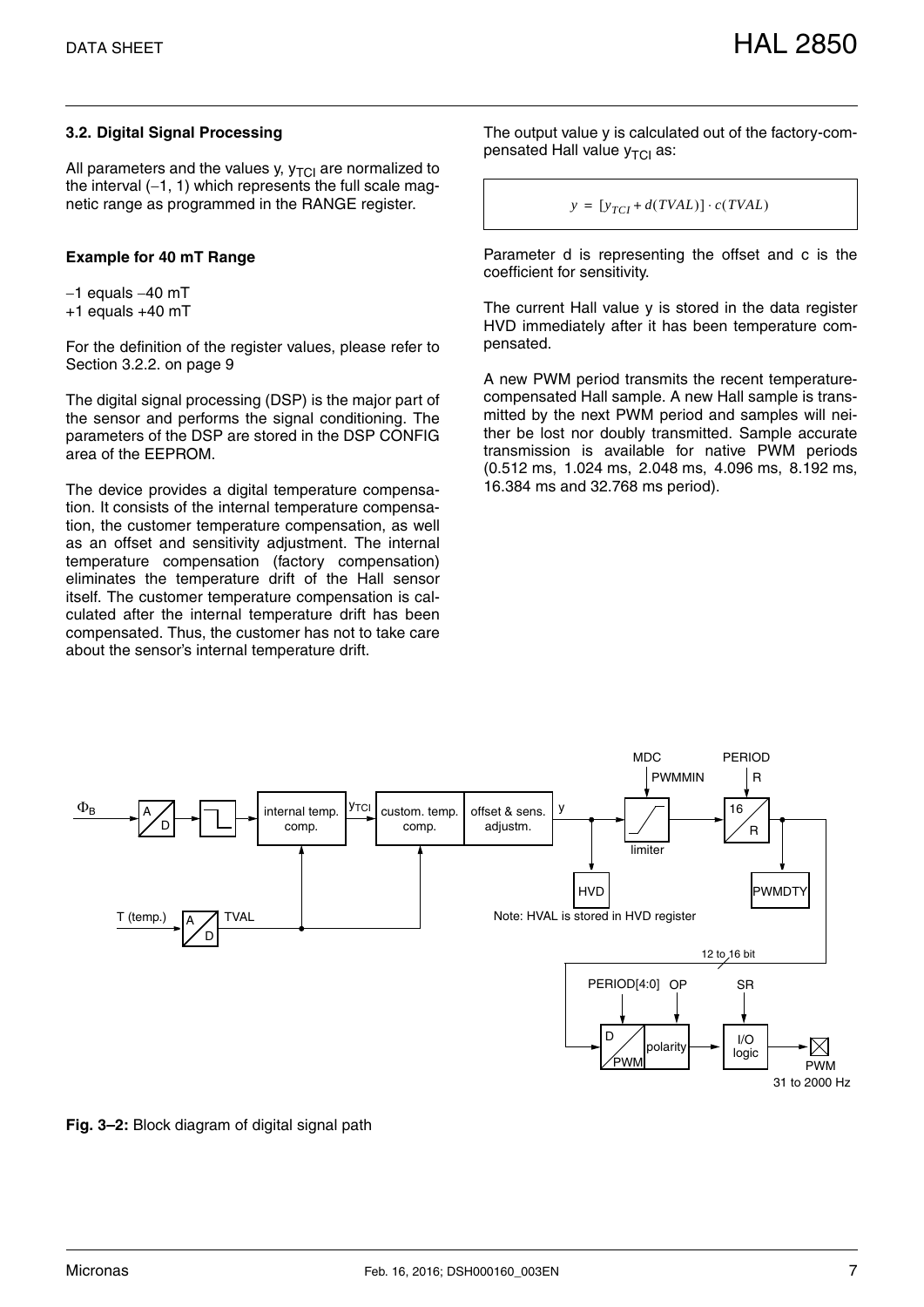#### <span id="page-7-0"></span>**3.2.1. Temperature Compensation**

## **Terminology:**

- D0: name of the register or register value
- $d_0$ : name of the parameter

The customer programmable parameters "c" (sensitivity) and d (offset) are polynomials of the temperature. The temperature is represented by the adjusted readout value TVAL of a built-in temperature sensor.

The update rate of the temperature value TVAL is less than  $100$  ms.

The sensitivity polynomial c(TVAL) is of second order in temperature:

```
c(TVAL) = c_0 + c_1 \cdot TVAL + c_2 \cdot TVAL^2
```
For the definition of the polynomial coefficients please refer to [Section 3.2.2. on page 9.](#page-8-0)

The Offset polynomial  $d(T_{AD,I})$  is linear in temperature:

$$
d(TVAL) = d_0 + d_1 \cdot TVAL
$$

For the definition of the polynomial coefficients, please refer to [Section 3.2.2. on page 9.](#page-8-0)

For the calibration procedure of the sensor in the system environment, the two values HVAL and TADJ are provided. These values are stored in volatile registers.

#### **HVAL**

The number HVAL represents the digital output value y which is proportional to the applied magnetic field.

HVAL is a 16-bit two's complement binary ranging from  $-32768$  to  $+32767$ .

It is stored in the HVD register.

$$
y = \frac{HVAL}{32768}
$$

In case of internal overflows, the output will clamp to the maximum or minimum HVAL value.

Please take care that during calibration, the output signal range does not reach the maximum/minimum value.

## **TVAL**

The number TVAL provides the adjusted value of the built-in temperature sensor.

TVAL is a 16-bit two's complement binary ranging from 32768 to 32767.

It is stored in the TVD register.

**Note:** The actual resolution of the temperature sensor is 12 bit. The 16-bit representation avoids rounding errors in the computation.

The relation between TVAL and the junction temperature  $T<sub>1</sub>$  is

#### $T_J = \alpha_0 + TVAL \cdot \alpha_1$

|         | Table 3-1: Relation between T <sub>J</sub> and T <sub>ADJ</sub> (typical |  |  |
|---------|--------------------------------------------------------------------------|--|--|
| values) |                                                                          |  |  |

| <b>Coefficient</b> | <b>Value</b> | Unit |
|--------------------|--------------|------|
| $\alpha_0$         | 71.65        | °∩   |
| $\alpha$           | 1/231.56     | °∩   |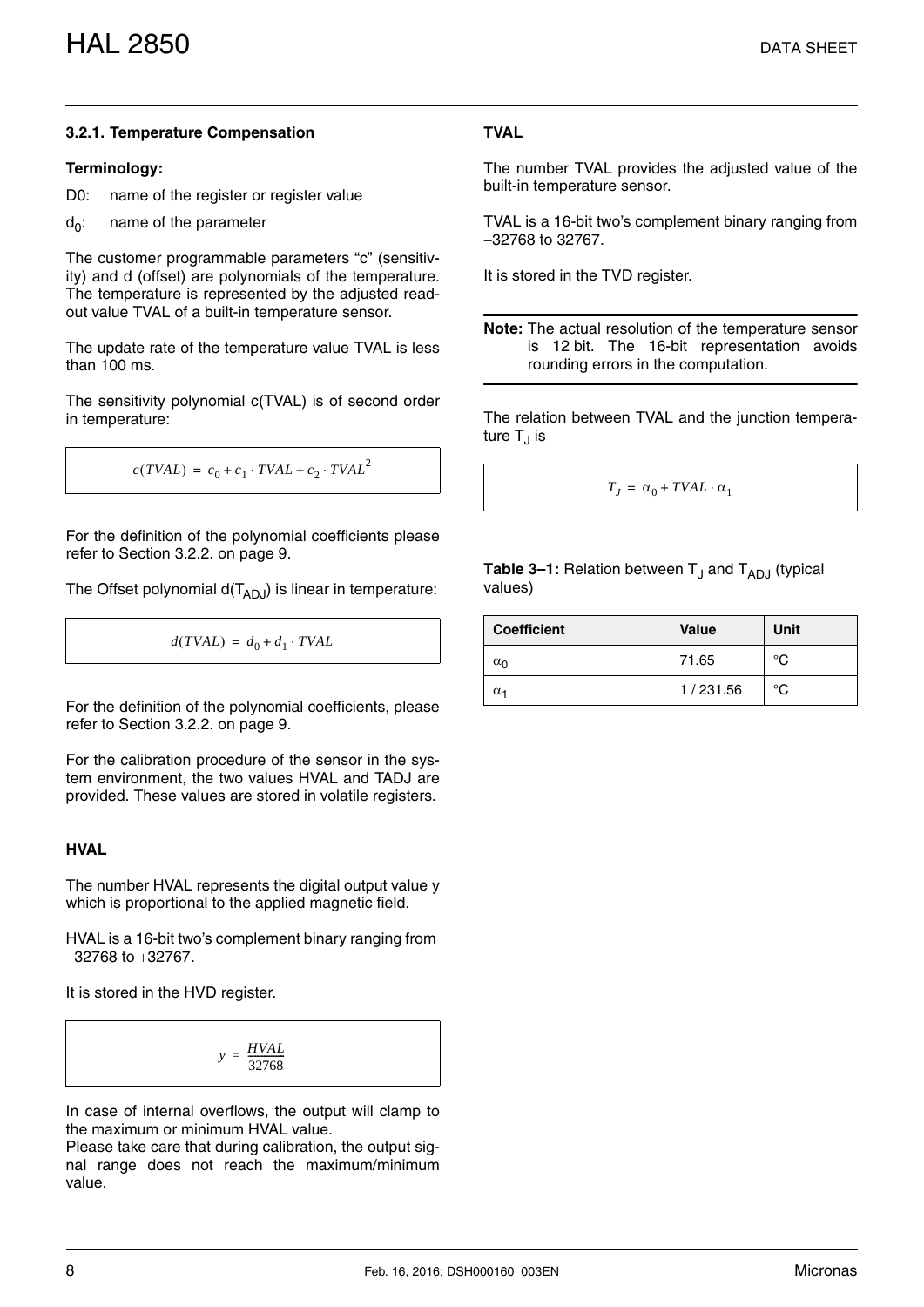## <span id="page-8-0"></span>**3.2.2. DSP Configuration Registers**

This section describes the function of the DSP configuration registers. For details on the EEPROM please refer to Application Note Programming of HAL 2850.

## **Magnetic Range: RANGE**

The RANGE register defines the magnetic range of the A/D converter. The RANGE register has to be set according to the applied magnetic field range.

| EEPROM.<br><b>RANGE</b> | <b>Nominal Range</b> |
|-------------------------|----------------------|
| $\Omega$                | reserved             |
| 1                       | 40 mT                |
| $\overline{c}$          | 60 mT                |
| 3                       | 80 mT                |
| $\overline{4}$          | 100 mT               |
| 5                       | 120 mT               |
| 6                       | 140 mT               |
| $\overline{7}$          | 160 mT               |

For calculation of magnetic measurement range over temperature [see Section 4.9. on page 20](#page-19-1) parameter  $RANGE<sub>abs</sub>$ . The minimum value has to be used in order to guarantee no clipping over temperature.

## **Magnetic Offset D**

The D (offset) registers contain the parameters for the adder in the DSP. The added value is a first order polynomial of the temperature.

## **D0 Register**

**Table 3–2:** Temperature independent coefficient

| <b>Parameter</b> | Range           | <b>Resolution</b> |
|------------------|-----------------|-------------------|
|                  | $-0.55080.5497$ | 10 bit            |
| חר               | $-512511$       |                   |

D0 is encoded as two's complement binary.

$$
d_0 = \frac{0.5508}{512} \cdot D0
$$

## **D1 Register**

**Table 3–3:** Linear temperature coefficient

| Parameter   Range |                                                        | <b>Resolution</b> |
|-------------------|--------------------------------------------------------|-------------------|
|                   | $-3.076 \times 10^{-6}$ 3.028 x 10 <sup>-6</sup> 7 bit |                   |
|                   | $-6463$                                                |                   |

D1 is encoded as two's complement binary.

$$
d_1 = \frac{0.1008}{64} \cdot D1 \cdot 3.0518 \cdot 10^{-5}
$$

## **Magnetic Sensitivity C**

The C (sensitivity) registers contain the parameters for the multiplier in the DSP. The multiplication factor is a second order polynomial of the temperature.

## **C0 Register**

**Table 3–4:** Temperature independent coefficient

| <b>Parameter</b> | Range            | <b>Resolution</b> |
|------------------|------------------|-------------------|
|                  | $-2.0810$ 2.2696 | $12$ bit          |
| C٥               | $-20482047$      |                   |

C0 is encoded as two's complement binary:

$$
c_0 = \frac{2.1758}{2048} \cdot (C0 + 89.261)
$$

## **C1 Register**

## **Table 3–5:** Linear temperature coefficient

| <b>Parameter</b> | Range                                            | <b>Resolution</b> |
|------------------|--------------------------------------------------|-------------------|
|                  | $-7.955 \times 10^{-6}$ 1.951 x 10 <sup>-5</sup> | 9 bit             |
|                  | $-256255$                                        |                   |

C1 is encoded as two's complement binary.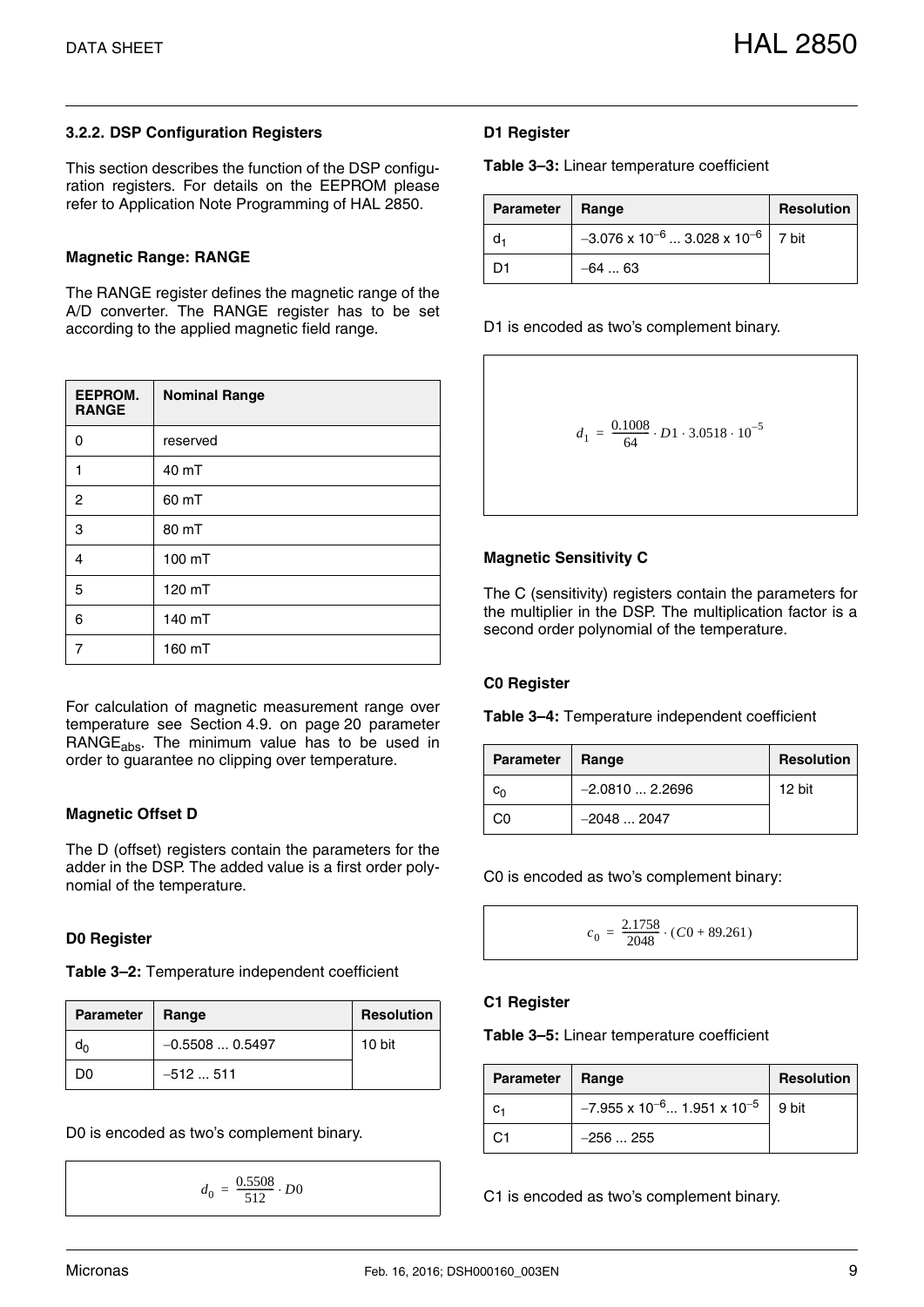[HAL 2850](#page--1-0) DATA SHEET

$$
c_1 = \frac{0.4509}{256} \cdot (C1 + 108.0) \cdot 3.0518 \cdot 10^{-5}
$$

## **C2 Register**

**Table 3–6:** Quadratic temperature coefficient

| <b>Parameter</b> | Range                                            | <b>Resolution</b> |
|------------------|--------------------------------------------------|-------------------|
| C۰               | $-1.87 \times 10^{-10}$ 1.86 x 10 <sup>-10</sup> | 8 bit             |
| C.2              | $-128127$                                        |                   |

C2 is encoded as two's complement binary.

```
c_2 = \frac{0.2008}{128}=\frac{0.2008}{128}\cdot C2\cdot 9.3132\cdot 10^{-10}
```
## <span id="page-9-0"></span>**3.3. Power-on Self Test (POST)**

The HAL 2850 features a built-in power-on self test to support in system start-up test to enhanced the system failure detection possibilities.

The power-on self test comprises the following sensor blocks:

- RAM
- ROM
- EEPROM

The power-on self test can be activated by setting certain bits in the sensors EEPROM.

**Table 3–7:** Power-On Self Test Modes

| EEPROM.<br><b>POST</b> |     | <b>Mode / Function</b>                     |
|------------------------|-----|--------------------------------------------|
| [1]                    | [0] |                                            |
|                        | 0   | POST disabled.                             |
|                        |     | Memory test enabled (RAM, ROM,<br>EEPROM). |

## <span id="page-9-1"></span>**3.3.1. Description of POST Implementation**

HAL 2850 starts the internal POST as soon as the external supply voltage reaches the minimum supply voltage (V<sub>SUPon</sub>). The sensor output is disabled during the POST. It is enabled after the POST has been finished (after t<sub>startup</sub>).

A failed POST is immediately setting the PWM output to the minimum duty cycle.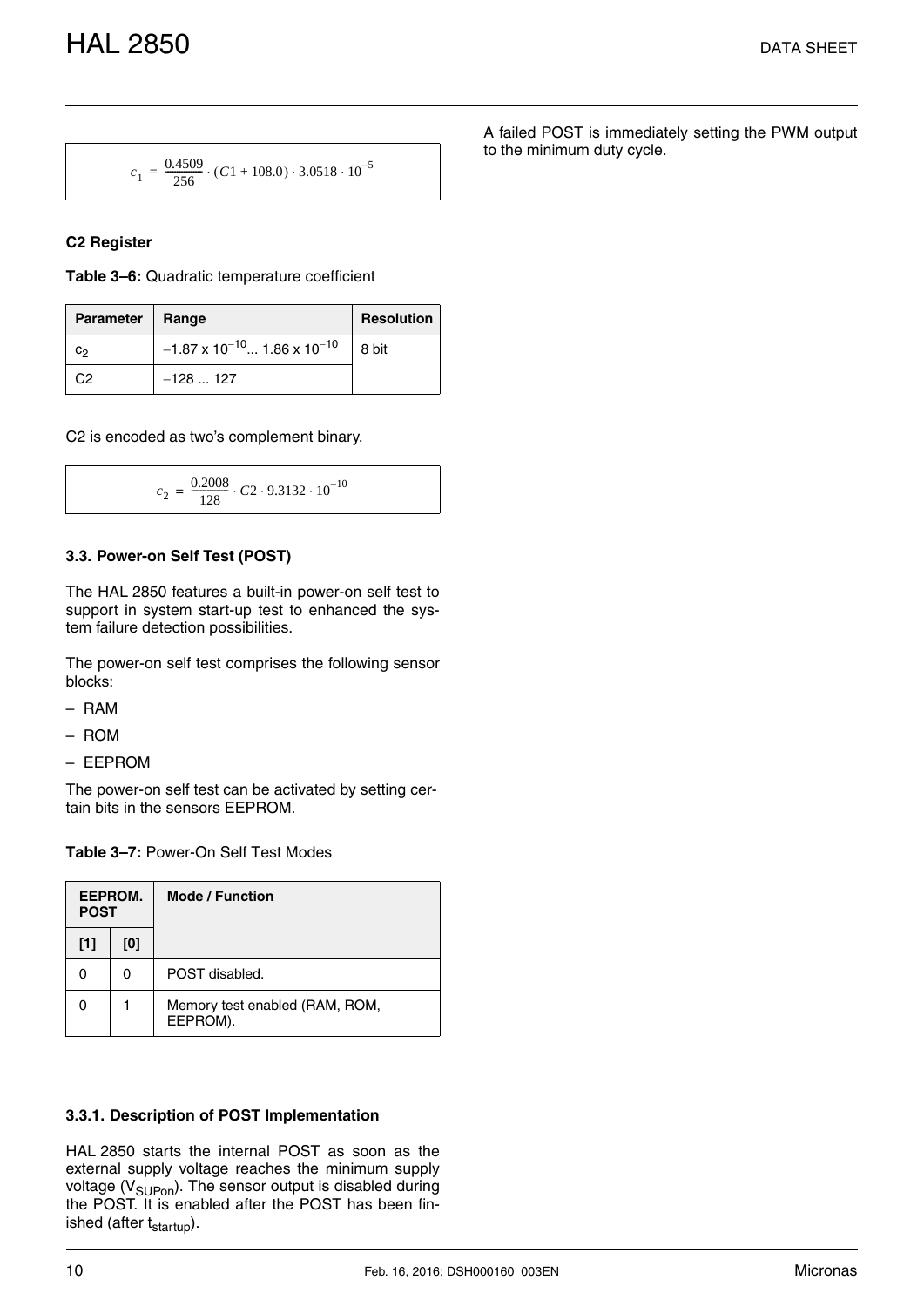## <span id="page-10-0"></span>**3.3.2. RAM Test**

The RAM test consists of an address test and an RAM cell test. The address test checks if each byte of the RAM can be singly accessed. The RAM cell test checks if the RAM cells are capable of holding both 0 and 1.

## <span id="page-10-1"></span>**3.3.3. ROM Test**

The ROM test consists of a checksum algorithm. The checksum is calculated by a byte by byte summation of the entire ROM. The 8-bit checksum value is stored in the ROM.

The checksum is calculated at the ROM test using the entire ROM and is then compared with the stored checksum. An error will be indicated in case that there is a difference between stored and calculated checksum.

## <span id="page-10-2"></span>**3.3.4. EEPROM Test**

The EEPROM test is similar to the ROM test. The only difference is that the checksum is calculated for the EEPROM memory and that the 8-bit checksum is stored in one register of the EEPROM.

## <span id="page-10-3"></span>**3.4. Sensor Behavior in Case of External Errors**

HAL 2850 shows the following behavior in case of external errors:

- Short of output against VSUP: The sensor output is switched off (high impedance) when an over current occurs in the DIO output. It is re enabled before or while the next low pulse of the PWM signal is transmitted.Therefore the ECU must discard the first rising edge after a disturbance has occurred. The ECU has to identify destroyed PWM periods by evaluating the period time
- Break of VSUP or GND line: A sensor with opendrain output and digital interface does not need a wire-break detection logic. The wire-break function is covered by the pull-up resistor on the receiver. Assuming a pull-up resistor in the receiver 100% duty-cycle (output always high) indicates a GND or VSUP line break. This error can be detected one period after its occurrence
- Under or over voltage: The sensor output is switched off (high impedance) after under or over voltage has been detected by the sensor
- Over temperature detection: The sensor output is switched off (high impedance) after a too high temperature has been detected by the sensor (typ.180°C). It is switched on again after the chip temperature has reached a normal level. A build in

hysteresis avoids oscillation of the output (typ. 25°C)

#### <span id="page-10-4"></span>**3.5. Detection of Signal Path Errors**

HAL 2850 can detect the following overflows within the signal path:

- A positive overflow of the A/D converter, a positive overflow within the calculation of the low pass filter or the temperature compensation will set the PWM output to maximum duty cycle
- A negative overflow of the A/D converter, a negative overflow within the calculation of the low pass filter or the temperature compensation will set the PWM output to minimum duty cycle
- A positive or negative overflow of the A/D converter of the temperature sensor or a positive/negative overflow within the calculation of the calibrated temperature value sets the PWM output to minimumduty-cycle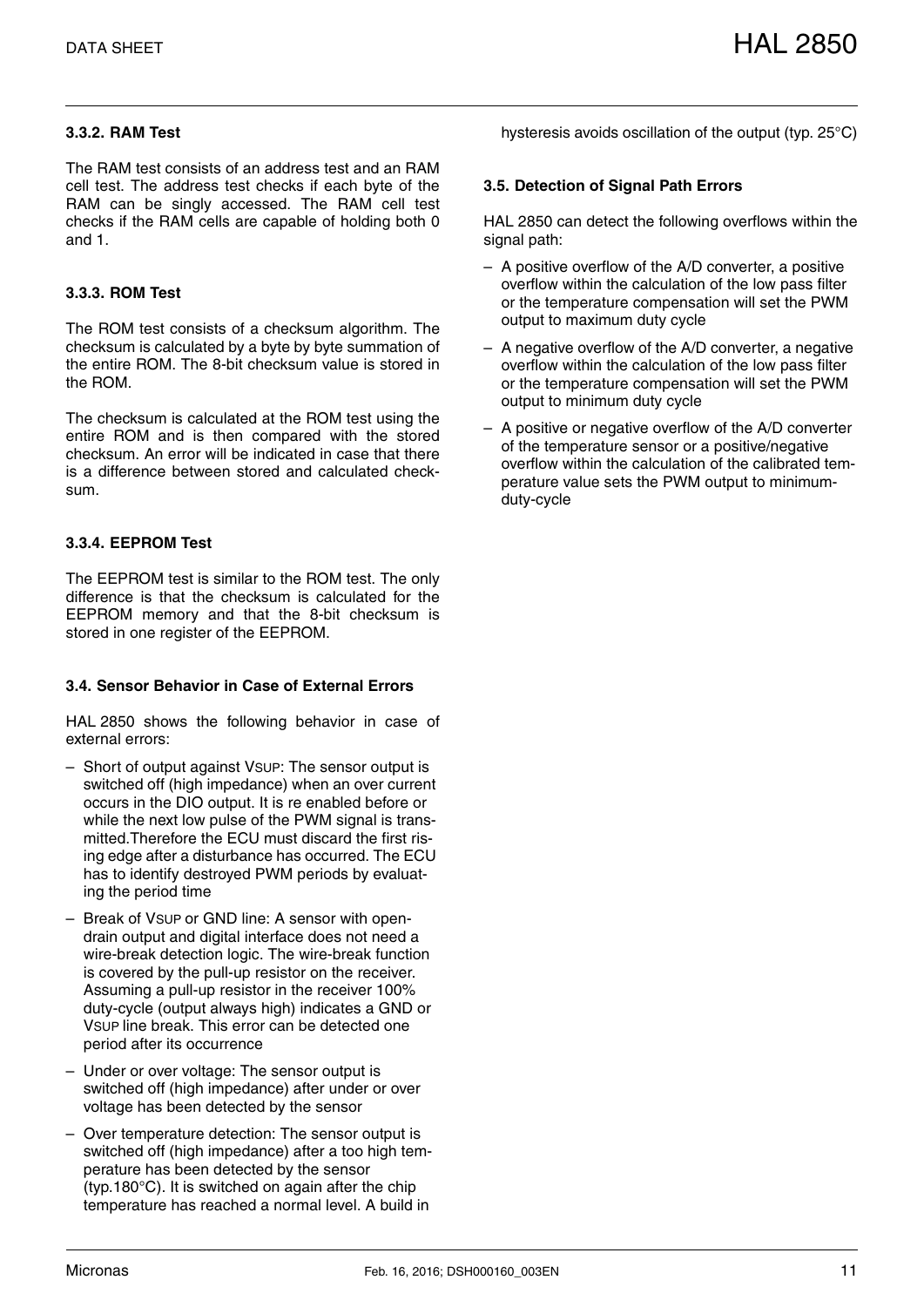## <span id="page-11-0"></span>**4. Specifications**

## <span id="page-11-1"></span>**4.1. Outline Dimensions**



## **Fig. 4–1:**

**TO92UT-2** Plastic Transistor Standard UT package, 3 pins Weight approximately 0.12 g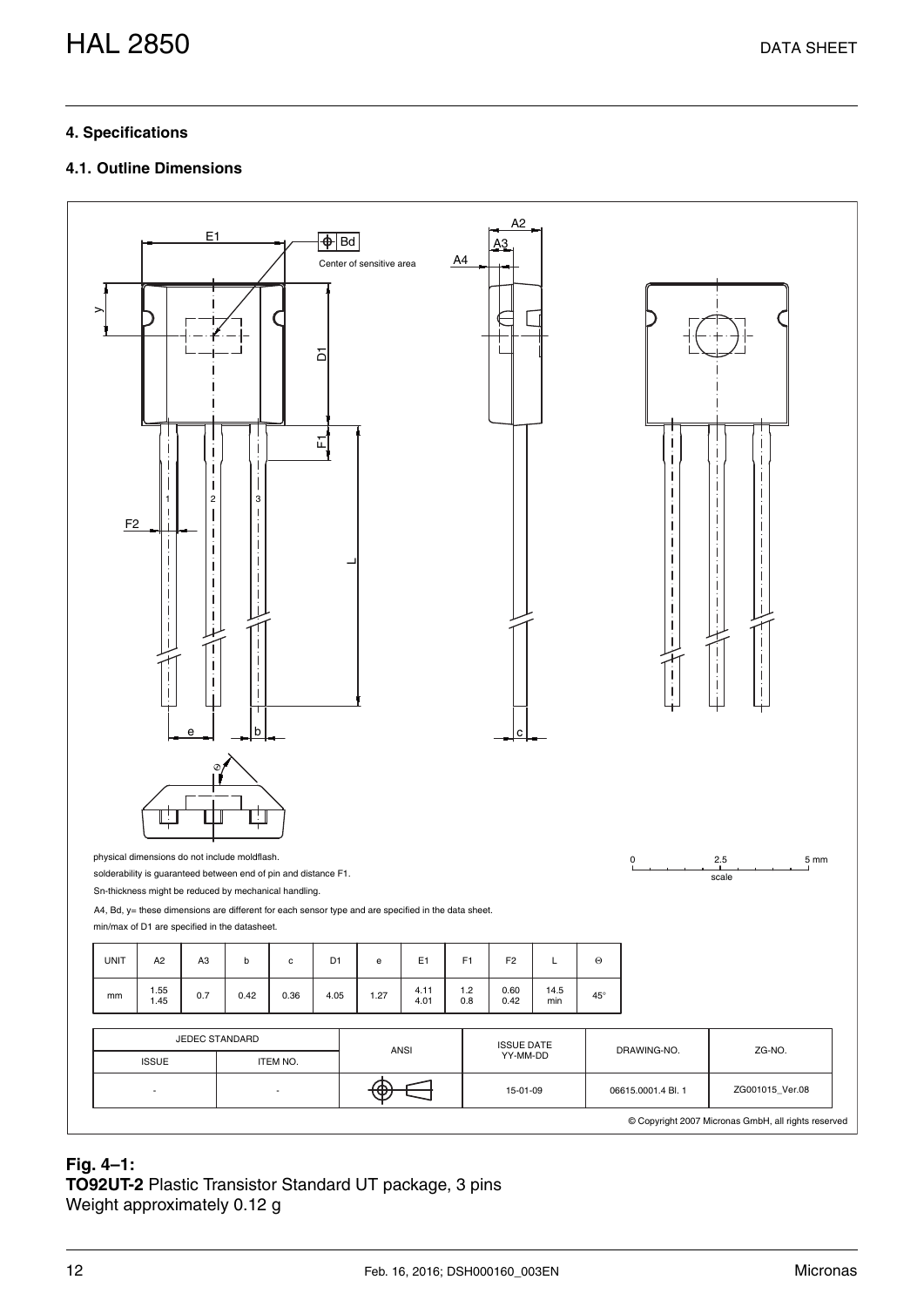

## **Fig. 4–2:**

**TO92UT-1** Plastic Transistor Standard UT package, 3 leads, spread Weight approximately 0.12 g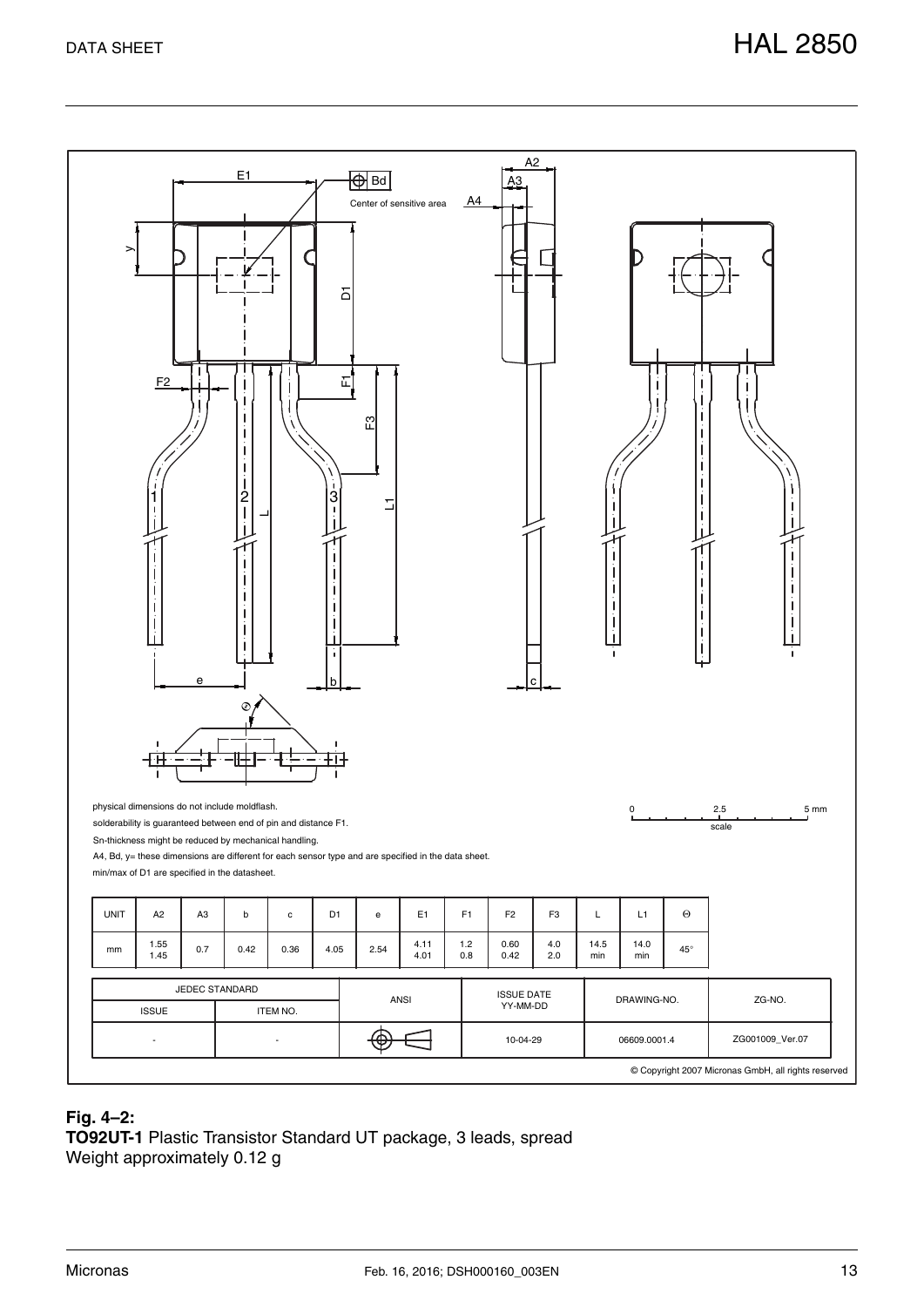

## **Fig. 4–3:**

**TO92UA/UT**: Dimensions ammopack inline, not spread, standard lead length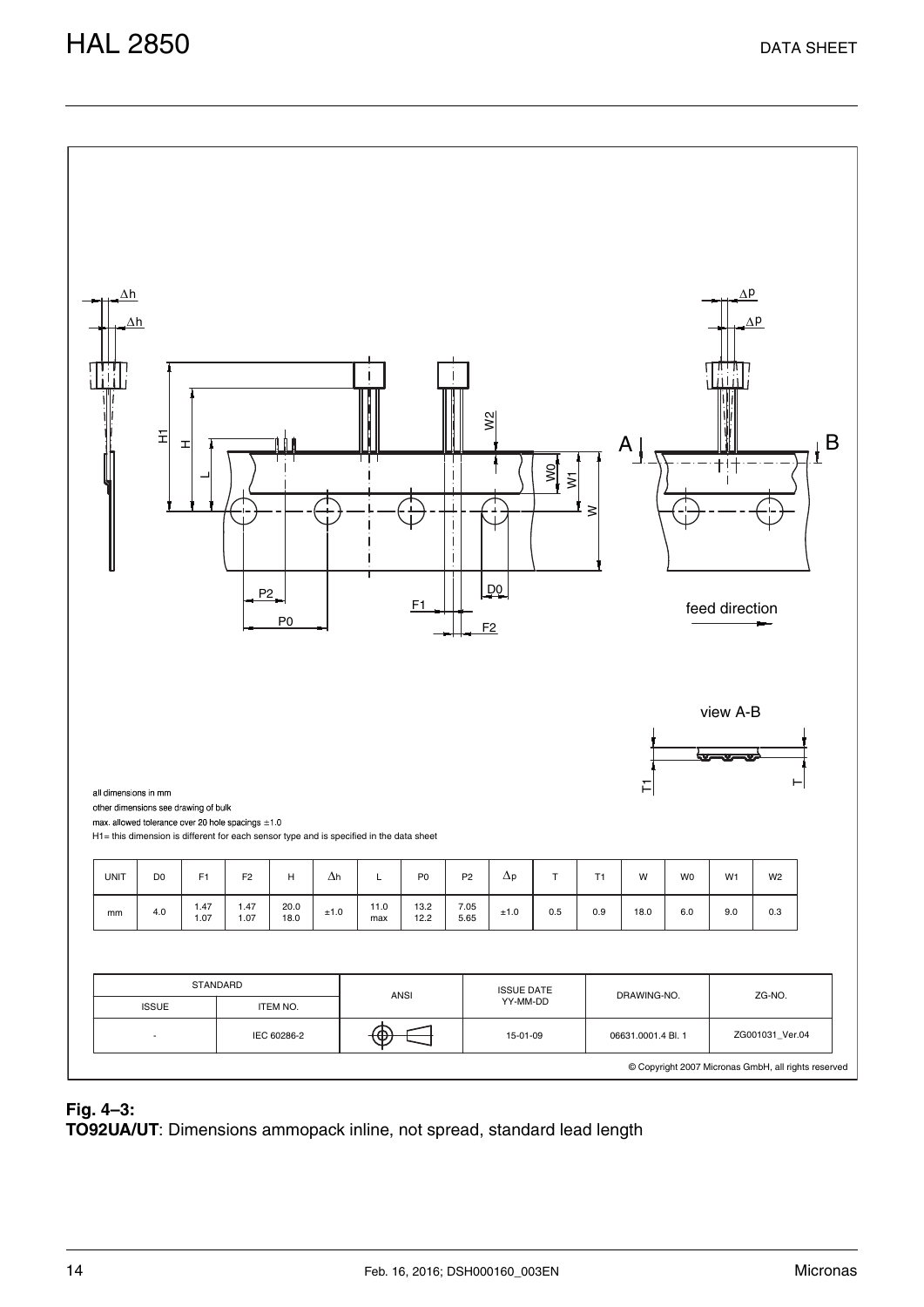

## **Fig. 4–4:**

**TO92UA/UT**: Dimensions ammopack inline, spread, standard lead length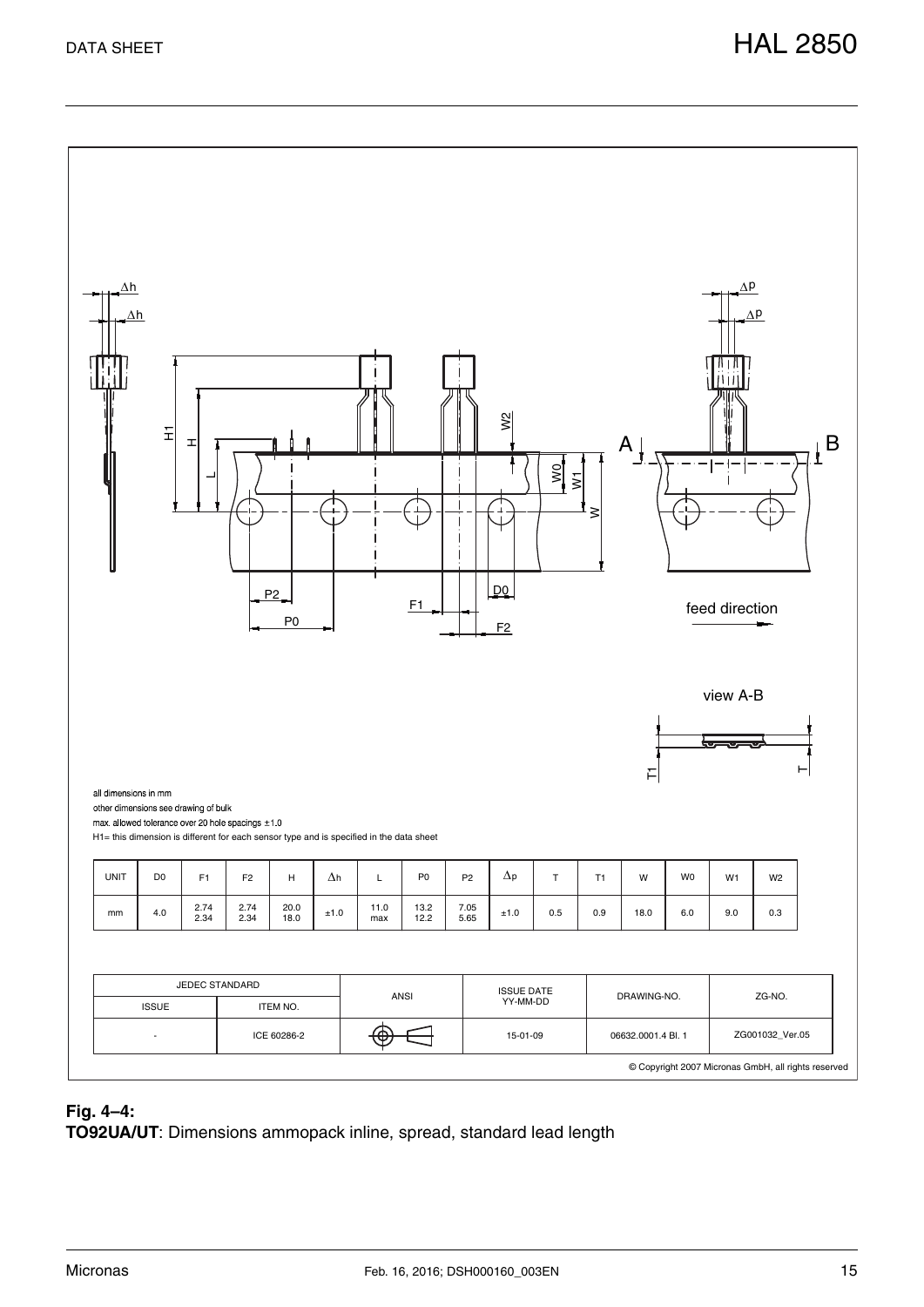## <span id="page-15-0"></span>**4.2. Soldering, Welding and Assembly**

Information related to solderability, welding, assembly, and second-level packaging is included in the document "Guidelines for the Assembly of Micronas Packages".

It is available on the Micronas website (<http://www.micronas.com/en/service-center/downloads>) or on the service portal ([http://service.micronas.com\)](http://service.micronas.com).

#### <span id="page-15-1"></span>**4.3. Pin Connections and Short Descriptions**

| Pin No. | <b>Pin Name</b> | <b>Type</b> | <b>Short Description</b>        |
|---------|-----------------|-------------|---------------------------------|
|         | VSUP            |             | <b>Supply Voltage</b>           |
| 2       | <b>GND</b>      |             | Ground                          |
| 3       | <b>DIO</b>      | IN/<br>OUT  | Digital IO<br><b>PWM Output</b> |



**Fig. 4–5:** Pin configuration

## <span id="page-15-2"></span>**4.4. Dimensions of Sensitive Area**

0.213 mm x 0.213 mm

## <span id="page-15-3"></span>**4.5. Positions of Sensitive Area**

|           | TO92UT-1/-2                |
|-----------|----------------------------|
| A4        | $0.4$ mm                   |
| <b>Bd</b> | $0.3$ mm                   |
| D1        | 4.05 $\pm$ 0.05 mm         |
| H1        | min. 22.0 mm, max. 24.1 mm |
|           | 1.55 mm nominal            |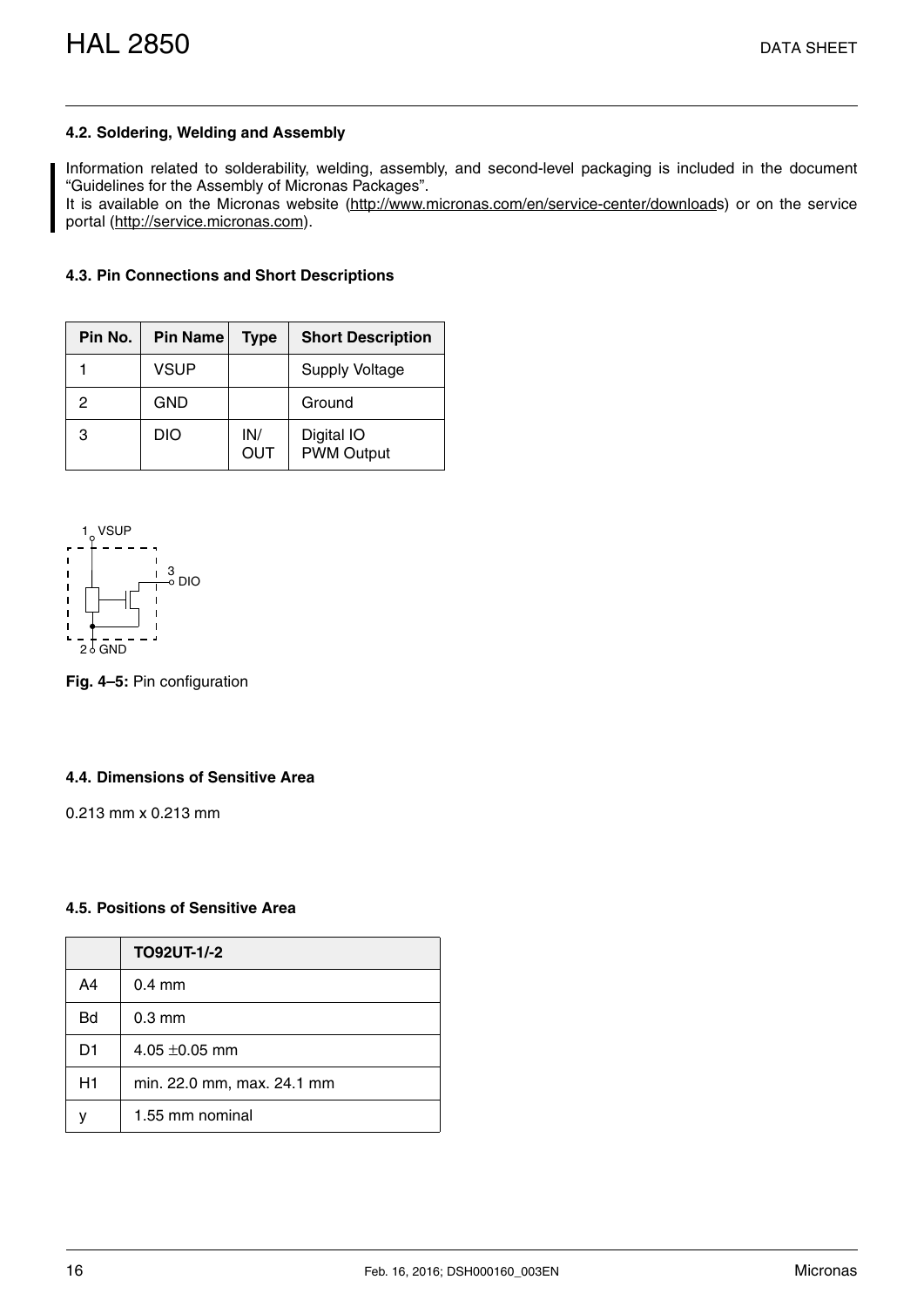## <span id="page-16-0"></span>**4.6. Absolute Maximum Ratings**

Stresses beyond those listed in the "Absolute Maximum Ratings" may cause permanent damage to the device. This is a stress rating only. Functional operation of the device at these conditions is not implied. Exposure to absolute maximum rating conditions for extended periods will affect device reliability.

This device contains circuitry to protect the inputs and outputs against damage due to high static voltages or electric fields; however, it is advised that normal precautions be taken to avoid application of any voltage higher than absolute maximum-rated voltages to this high-impedance circuit.

All voltages listed are referenced to ground (GND).

| Symbol                                                                                                                                                                          | <b>Parameter</b>               | <b>Pin Name</b> | Min.       | Max.                   | Unit            | <b>Comment</b>               |  |
|---------------------------------------------------------------------------------------------------------------------------------------------------------------------------------|--------------------------------|-----------------|------------|------------------------|-----------------|------------------------------|--|
| $\mathsf{T}_{\mathsf{J}}$                                                                                                                                                       | Junction Operating Temperature |                 | $-40$      | $190^{1}$              | $\rm ^{\circ}C$ | not additive                 |  |
| <b>V<sub>SUP</sub></b>                                                                                                                                                          | <b>Supply Voltage</b>          | <b>VSUP</b>     | $-18$      | $26.5^{2}$<br>$40^{3}$ | v<br>v          | not additive<br>not additive |  |
| V <sub>DIO</sub>                                                                                                                                                                | IO Voltage                     | <b>DIO</b>      | $-0.5$     | $26.5^{2}$             | $\vee$          | not additive                 |  |
| $B_{\text{max}}$                                                                                                                                                                | Magnetic field                 |                 |            | unlimited              | $\top$          |                              |  |
| <b>VESD</b>                                                                                                                                                                     | <b>ESD Protection</b>          | VSUP, DIO       | $-8.0^{4}$ | $8.0^{4}$              | kV              |                              |  |
| <sup>1)</sup> for 96h. Please contact Micronas for other temperature requirements<br>$^{2)}$ t < 5 min.<br>$3$ t < 5 x 500 ms<br><sup>4)</sup> AEC-Q100-002 (100 pF and 1.5 kΩ) |                                |                 |            |                        |                 |                              |  |

## <span id="page-16-1"></span>**4.6.1. Storage and Shelf Life**

Information related to storage conditions of Micronas sensors is included in the document "Guidelines for the Assembly of Micronas Packages". It gives recommendations linked to moisture sensitivity level and long-term storage.

It is available on the Micronas website (<http://www.micronas.com/en/service-center/downloads>) or on the service portal ([http://service.micronas.com\)](http://service.micronas.com).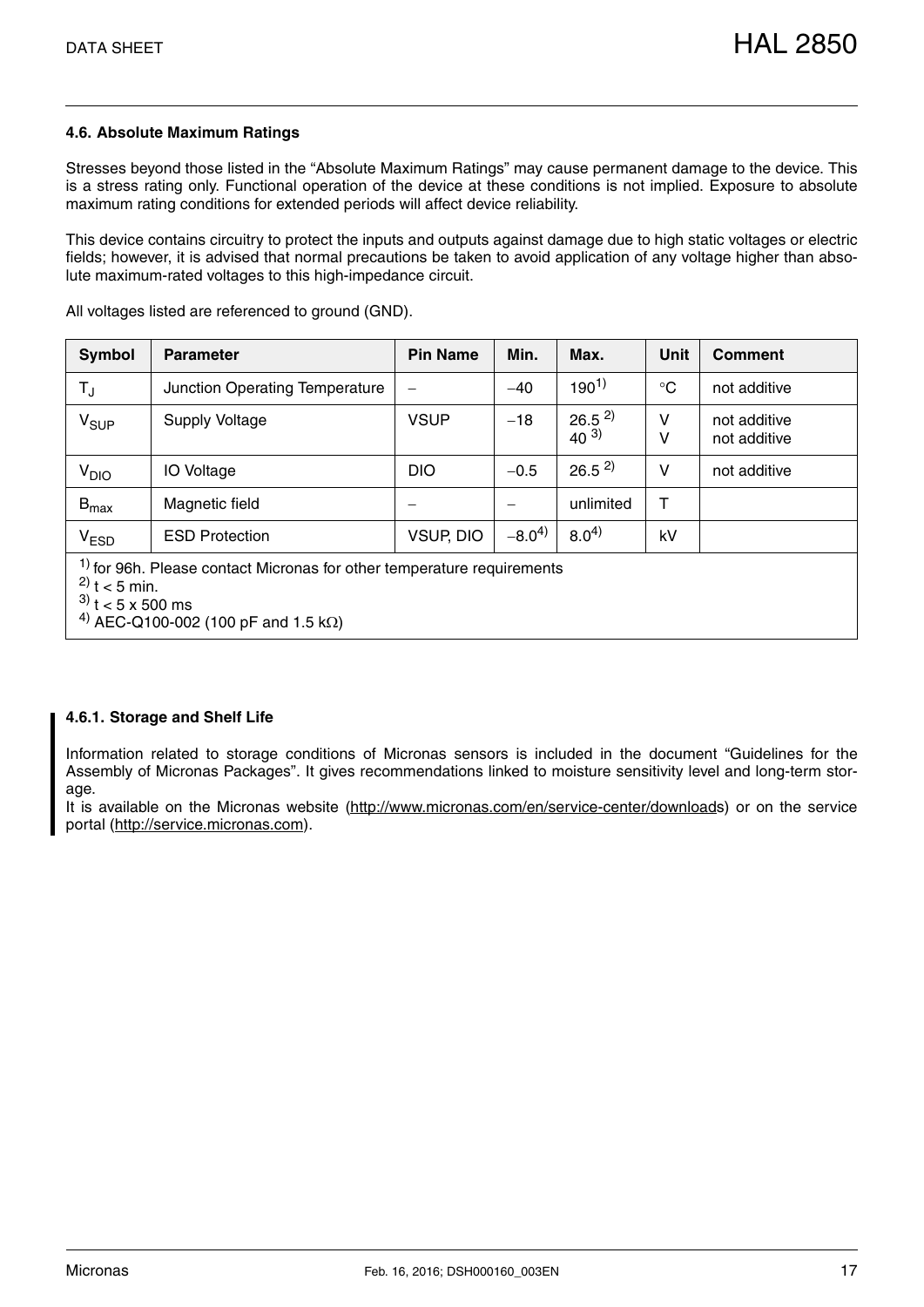## <span id="page-17-2"></span><span id="page-17-0"></span>**4.7. Recommended Operating Conditions**

Functional operation of the device beyond those indicated in the "Recommended Operating Conditions/Characteristics" is not implied and may result in unpredictable behavior, reduce reliability and lifetime of the device.

All voltages listed are referenced to ground (GND).

| Symbol                                                                                                                   | <b>Parameter</b>                                                | <b>Pin Name</b> | Min.                     | Max.                                    | <b>Unit</b>                               | <b>Remarks</b>                                                                 |  |
|--------------------------------------------------------------------------------------------------------------------------|-----------------------------------------------------------------|-----------------|--------------------------|-----------------------------------------|-------------------------------------------|--------------------------------------------------------------------------------|--|
| $V_{SUP}$                                                                                                                | Supply Voltage                                                  | <b>VSUP</b>     | 4.5                      | 17                                      | $\vee$                                    |                                                                                |  |
| V <sub>DIO</sub>                                                                                                         | Output Voltage                                                  | <b>DIO</b>      | $\Omega$                 | 18                                      | $\vee$                                    |                                                                                |  |
| $I_{\text{OUT}}$                                                                                                         | <b>Continuous Output Current</b>                                | <b>DIO</b>      | $\overline{\phantom{0}}$ | 20                                      | mA                                        | for $V_{DIO} = 0.6 V$                                                          |  |
| $V_{\text{pull-Up}}$                                                                                                     | Pull-Up Voltage                                                 | <b>DIO</b>      | 3.0                      | v<br>18                                 |                                           | In typical applications<br>$V_{\text{pull-Up, max}} = 5.5 V$                   |  |
| $R_{\text{pull-Up}}$                                                                                                     | <b>DIO</b><br>Pull-Up Resistor<br>(see Section 7.4. on page 30) |                 |                          |                                         |                                           |                                                                                |  |
| <sup>1)</sup> Depends on the temperature profile of the application. Please contact Micronas for life time calculations. |                                                                 |                 |                          |                                         |                                           |                                                                                |  |
| $C_L$                                                                                                                    | Load Capacitance                                                | <b>DIO</b>      | 180                      | (see<br>Section 7<br>.4. on<br>page 30) | pF                                        |                                                                                |  |
| N <sub>PRG</sub>                                                                                                         | Number of EEPROM<br><b>Programming Cycles</b>                   |                 |                          | 100                                     | cycles                                    | 0 °C < Tamb < $55$ °C                                                          |  |
| $T_{\text{J}}$                                                                                                           | Junction Operating<br>Temperature <sup>1)</sup>                 |                 | $-40$<br>$-40$<br>$-40$  | 125<br>150<br>170                       | $^{\circ}C$<br>$^{\circ}C$<br>$^{\circ}C$ | for 8000h (not additive)<br>for 2000h (not additive)<br>< 1000h (not additive) |  |
| <sup>1)</sup> Depends on the temperature profile of the application. Please contact Micronas for life time calculations. |                                                                 |                 |                          |                                         |                                           |                                                                                |  |

## <span id="page-17-3"></span><span id="page-17-1"></span>**4.8. Characteristics**

at T<sub>J</sub> = 40 °C to +170 °C (for temperature type A), V<sub>SUP</sub> = 4.5 V to 17 V, GND = 0 V, at Recommended Operation Conditions if not otherwise specified in the column Conditions. Typical Characteristics for  $T_J = 25$  °C and  $V_{\text{SUP}} = 5$  V..

| Symbol                | <b>Parameter</b>           | <b>Pin Name</b> | Min.              | Typ.                     | Max.               | <b>Unit</b> | <b>Conditions</b>                                          |
|-----------------------|----------------------------|-----------------|-------------------|--------------------------|--------------------|-------------|------------------------------------------------------------|
| $I_{\text{SUP}}$      | <b>Supply Current</b>      | <b>VSUP</b>     | $\qquad \qquad -$ | 12                       | 19                 | mA          |                                                            |
| <b>I</b> DIOH         | Output Leakage Current     | <b>DIO</b>      | -                 |                          | 10                 | μA          |                                                            |
| Digital I/O (DIO) Pin |                            |                 |                   |                          |                    |             |                                                            |
| $V_{OL}$              | <b>Output Low Voltage</b>  | <b>DIO</b>      |                   | -<br>-                   | 0.6<br>0.2<br>0.09 | $\vee$      | $I_{OL}$ = 20 mA<br>$I_{OL} = 5$ mA<br>$I_{OL} = 2.2$ mA   |
| T <sub>PERIOD</sub>   | <b>PWM Period</b>          | <b>DIO</b>      | 0.5               |                          | 32                 | ms          | Customer programmable<br>(see Table on page 24)            |
| DUTY <sub>Range</sub> | Available Duty-Cycle Range | <b>DIO</b>      | 0.78              | $\overline{\phantom{0}}$ | 99.22              | $\%$        | Min. and max. values<br>depend on MDC register<br>setting. |
|                       | <b>Output Resolution</b>   | <b>DIO</b>      | -                 |                          | 16                 | bit         | Depending on selected<br>PWM period and slew rate          |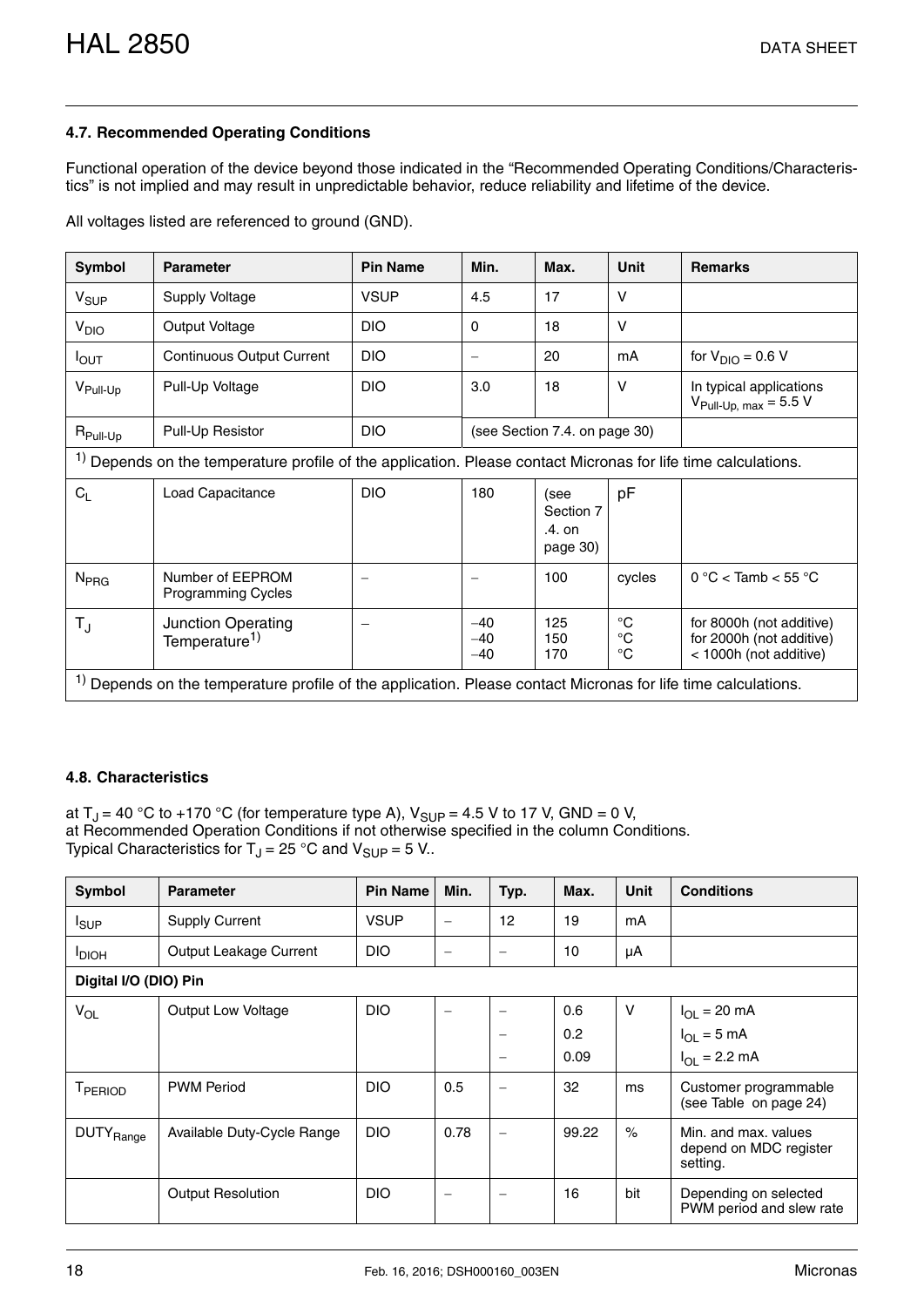| <b>Symbol</b>                   | <b>Parameter</b>                                              | <b>Pin Name</b>          | Min.                                                                            | Typ.                     | Max.              | <b>Unit</b>  | <b>Conditions</b>                                                                                                                                                 |
|---------------------------------|---------------------------------------------------------------|--------------------------|---------------------------------------------------------------------------------|--------------------------|-------------------|--------------|-------------------------------------------------------------------------------------------------------------------------------------------------------------------|
| $\Delta V/\Delta t_{fall}$      | Falling Edge Slew Rate                                        | <b>DIO</b>               | 1.4                                                                             | $\overline{2}$           | 2.6               | $V/\mu s$    | $SLEW = 2$<br>Measured between 70%<br>and 30%, $V_{\text{pull-up}} = 5 V$ ,<br>$R_{\text{pull-UP}} = 1 k\ddot{\Omega}, \ddot{\Omega}_{\text{L}} = 470 \text{ nF}$ |
|                                 |                                                               |                          | 4.9                                                                             | $\overline{7}$           | 10.4              |              | $SLEW = 1$<br>Measured between 70%<br>and 30%, $V_{Pull-Up} = 5 V$ ,<br>$R_{\text{pull-UP}} = 510^{\circ} \tilde{\Omega}$ , $C_{\text{L}} = 220$<br>pF            |
|                                 |                                                               |                          | 25                                                                              |                          |                   |              | $SLEW = 0$<br>Measured between 30%<br>and 70%, $V_{Pull-Up} = 5 V$ ,<br>$R_{\text{pull-UP}} = 510^{\circ} \tilde{\Omega}$ , $C_{\text{L}} = 220$<br>pF            |
| $\Delta V/\Delta t_{rise\_max}$ | Max. Rising Edge Slew Rate                                    | <b>DIO</b>               | 1.4                                                                             | $\overline{c}$           | 2.6               | $V/\mu s$    | $SLEW = 2$<br>Measured between 30%<br>and 70%, $V_{\text{pull-Up}} = 5 \text{ V},$<br>$R_{\text{pull-Up}} = 1 \text{ k}\Omega, C_{\text{L}} = 470 \text{ nF}$     |
|                                 |                                                               |                          | 3.8                                                                             | $\overline{7}$           | 10.4              |              | $SLEW = 1$<br>Measured between 30%<br>and 70%, $V_{Pull-Up} = 5 V$ ,<br>$R_{\text{pull-UP}} = 510 \, \ddot{\Omega}$ , $\ddot{\Omega}$ <sub>L</sub> =220 pF        |
|                                 |                                                               |                          | 25                                                                              |                          |                   |              | $SLEW = 0$<br>Measured between 30%<br>and 70%, $V_{\text{pull-Up}} = 5 V$ ,<br>$R_{\text{pull-Up}} = 510 \Omega$ , $C_{\text{L}} = 220 \text{ pF}$                |
| t <sub>startup</sub>            | Power-Up Time (time to reach<br>stabilized output duty cycle) | <b>DIO</b>               | Depends on customer<br>programming.<br>Please see (see Table 5-1<br>on page 23) |                          |                   | ms           |                                                                                                                                                                   |
| $f$ OSC <sub>16</sub>           | Internal Frequency of 16 MHz<br>Oscillator                    | $\overline{\phantom{a}}$ | $\overline{\phantom{0}}$                                                        | 16                       | $\qquad \qquad -$ | <b>MHz</b>   |                                                                                                                                                                   |
| V <sub>SUPon</sub>              | Power-On Reset Level                                          | <b>VSUP</b>              | 3.7                                                                             | 4.15                     | 4.45              | V            |                                                                                                                                                                   |
| V <sub>SUPonHyst</sub>          | Power-On Reset Level<br>Hysteresis                            | <b>VSUP</b>              |                                                                                 | 0.1                      |                   | V            |                                                                                                                                                                   |
| V <sub>SUPOV</sub>              | Supply Over Voltage Reset<br>Level                            | <b>VSUP</b>              | 17                                                                              | 19.5                     | 21                | $\mathsf{V}$ |                                                                                                                                                                   |
| V <sub>SUPOVHyst</sub>          | Supply Over Voltage Reset<br>Level Hysteresis                 | <b>VSUP</b>              | $\qquad \qquad -$                                                               | 0.4                      | $\qquad \qquad -$ | $\mathsf{V}$ |                                                                                                                                                                   |
| Out <sub>noise</sub>            | Output noise (rms)                                            | <b>DIO</b>               | $\qquad \qquad -$                                                               | 1                        | $\overline{c}$    | $LSB_{12}$   | $B = 0$ mT, $\pm 100$ mT range,<br>0.5 ms PWM period,<br>$T_J = 25 °C$                                                                                            |
| <b>TO92UT Package</b>           |                                                               |                          |                                                                                 |                          |                   |              |                                                                                                                                                                   |
|                                 | Thermal resistance                                            |                          |                                                                                 |                          |                   |              |                                                                                                                                                                   |
| $R_{thja}$                      | Junction to Ambient                                           |                          |                                                                                 | -                        | 235               | K/W          | measured on 1s0p board                                                                                                                                            |
| $R_{thjc}$                      | Junction to Case                                              |                          |                                                                                 | $\overline{\phantom{0}}$ | 61                | K/W          | measured on 1s0p board                                                                                                                                            |
| $\mathsf{R}_{\mathsf{thjs}}$    | Junction to Solder Point                                      |                          | $\overline{\phantom{0}}$                                                        | $\qquad \qquad -$        | 128               | K/W          | measured on 1s1p board                                                                                                                                            |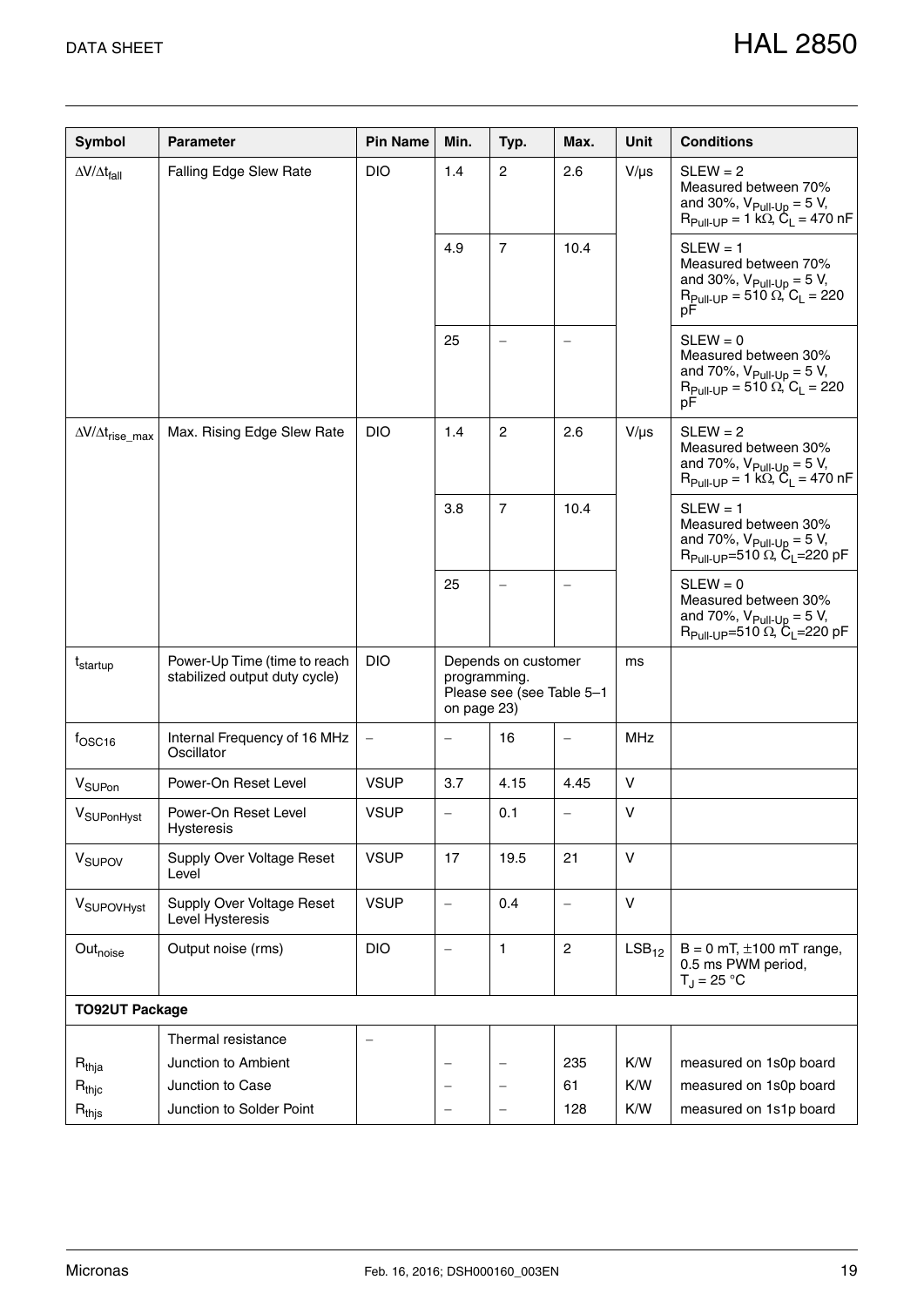## <span id="page-19-1"></span><span id="page-19-0"></span>**4.9. Magnetic Characteristics**

at T<sub>J</sub> = 40 °C to +170 °C, V<sub>SUP</sub> = 4.5 V to 17 V, GND = 0 V, at Recommended Operation Conditions if not otherwise specified in the column Conditions. Typical Characteristics for T<sub>J</sub> = 25 °C and V<sub>SUP</sub> = 5 V.

| Symbol                          | <b>Parameter</b>                                                                 | <b>Pin Name</b>          | Min.    | Typ.         | Max. | <b>Unit</b>          | <b>Conditions</b>                                                                          |
|---------------------------------|----------------------------------------------------------------------------------|--------------------------|---------|--------------|------|----------------------|--------------------------------------------------------------------------------------------|
| $\mathsf{RANGE}_{\mathsf{ABS}}$ | Absolute Magnetic Range of<br>A/D Converter                                      | $\overline{\phantom{m}}$ | 60      | 100          | 110  | $\frac{1}{6}$        | % of nominal RANGE<br>Nominal RANGE<br>programmable from<br>$\pm$ 40 mT up to $\pm$ 160 mT |
| <b>INL</b>                      | <b>Full Scale Non-Linearity</b>                                                  |                          | $-0.25$ | $\mathbf{0}$ | 0.25 |                      | % of full-scale<br>$RANGE = 1 (\pm 40 mT)$                                                 |
|                                 |                                                                                  |                          | $-0.15$ | $\Omega$     | 0.15 |                      | % of full-scale<br>RANGE $\geq$ 2 ( $\geq \pm$ 60 mT)                                      |
| <b>ES</b>                       | Sensitivity Error over Junction<br>Temperature Range                             | DIO.                     | $-1$    | $\Omega$     | 1    | $\frac{1}{\sqrt{2}}$ | at T <sub>J</sub> =-40 °C to 120 °C<br>(see Section 4.9.1.)                                |
| ES.                             | Sensitivity Error over Junction<br><b>Temperature Range</b>                      | <b>DIO</b>               | $-1.5$  | $\Omega$     | 1.5  | $\%$                 | at T <sub>J</sub> =120 °C to 170 °C<br>(see Section 4.9.1.)                                |
| <b>BOFFSET</b>                  | Magnetic Offset                                                                  | <b>DIO</b>               | $-0.4$  | $\Omega$     | 0.4  | mT                   | $B = 0$ mT, T <sub>A</sub> = 25 °C<br>RANGE 80 mT                                          |
| $\Delta B$ OFFSET               | Magnetic Offset Drift over<br>Temperature Range<br>$BOFFSET(T) - BOFFSET(25 °C)$ | <b>DIO</b>               | $-5$    | $\Omega$     | 5    | $\mu$ T/°C           | $B = 0 mT$<br>RANGE 80 mT                                                                  |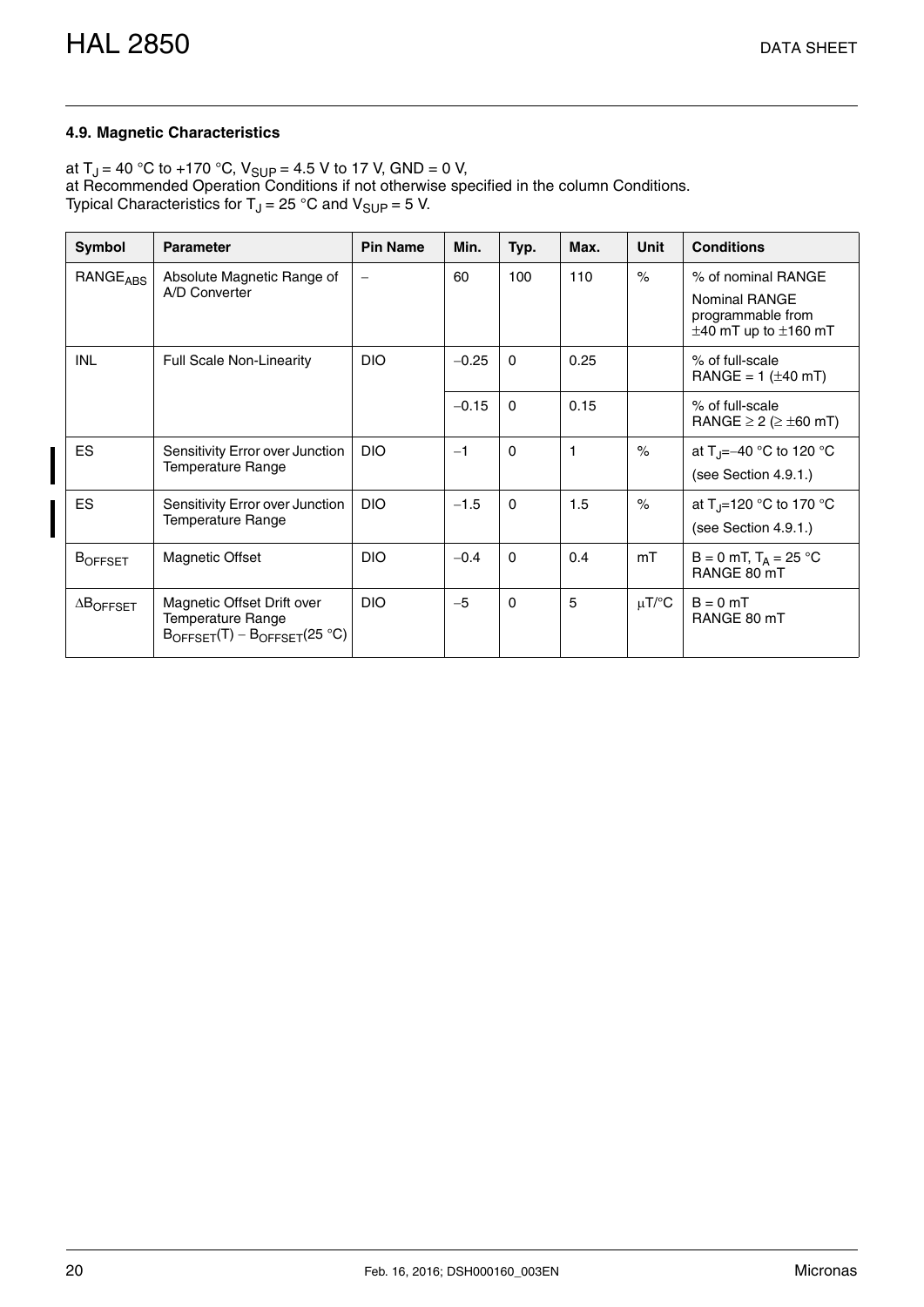## <span id="page-20-0"></span>**4.9.1. Definition of Sensitivity Error ES**

ES is the maximum of the absolute value of the quotient of the normalized measured value<sup>1)</sup> over the normalized ideal linear<sup>2)</sup> value minus 1:

$$
ES = max \left( abs \left( \frac{meas}{ideal} - 1 \right) \right) \Big|_{[TJmin, TJmax]}
$$

In the example shown in [Fig. 4–6 on page 21](#page-20-1) the maximum error occurs at  $-10$  °C:

$$
ES = \frac{1.001}{0.993} - 1 = 0.8\%
$$

- 1) normalized to achieve a least-squares method straight line that has a value of 1 at 25 °C
- 2) normalized to achieve a value of 1 at 25 °C



<span id="page-20-1"></span>**Fig. 4–6:** Definition of sensitivity error (ES)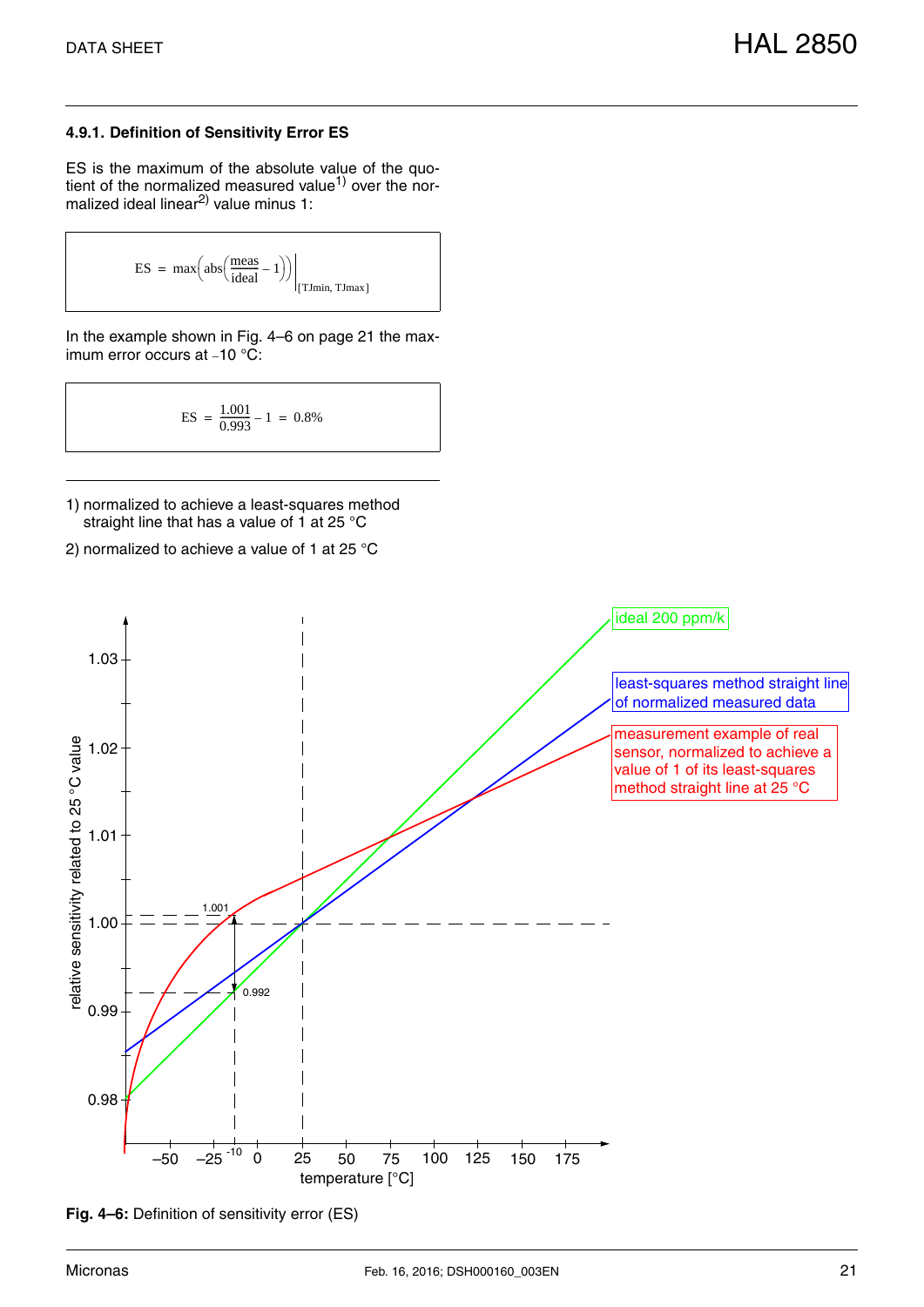## <span id="page-21-0"></span>**5. The PWM Module**

The HAL 2850 transmits the magnetic field information by sending a PWM signal.

A pulse width modulated (PWM) signal consists of successive square wave pulses. The information is coded in the ratio between high time " $t_{\text{hich}}$ " and low time " $t_{low}$ ".

$$
duty cycle = \frac{t_{high}}{t_{period}}
$$

[Table 5–1](#page-22-1) describes the PWM interface timing.

After reset, the output is recessive high. The transmission starts after the first valid Hall value has been calculated. In case of an overcurrent in the DIO output, the transmit transistor is switched off (high impedance). The transistor is re-enabled before transmitting a new pulse.

The first PWM period after a reset or an overcurrent condition cannot be captured due to no edge at the beginning of the transmission.

The PWM signal can be configured by the EEPROM bits PERIOD, PERIOD\_ADJ (Trimming of native PWM periods), MDC (minimum/maximum duty cycle), SR (slew rate) and OP (output polarity) [\(see Section 5.1.](#page-23-0) [on page 24\).](#page-23-0)

The native PWM periods can be set by the EEPROM bit field PERIOD. Native PWM periods are 0.512 ms, 1.024 ms,, 16.384 ms and 32.768 ms [\(see Table on](#page-23-2) [page 24\)](#page-23-2).

The EEPROM field PERIOD\_ADJ can be used to trim the PWM period in small steps. This feature enables variable PWM periods in between the natural periods [\(see Table on page 24\).](#page-23-3)

The output polarity can be configured by the flag OP in the EEPROM. According to the OP value, a PWM period starts either with a high pulse ( $OP = 0$ ) or with a low pulse ( $OP = 1$ ). Please note that if  $OP$  is set to 1, the output is recessive high until the output has been enabled ( $t_{\Omega}$  has been elapsed). After the output has been enabled, it remains low until the transition within the first period [\(see Fig. 5–2\).](#page-22-2)

The slew rate can be configured by the bits SR in the EEPROM. See [Table 5–1](#page-22-1) for selectable slew rates.

**Note:** Please consider at which edge a new period starts. When OP is set to zero, a new period starts with the rising edge and the period must be captured by triggering the rising edge.



<span id="page-21-1"></span>**Fig. 5–1:** PWM interface startup timing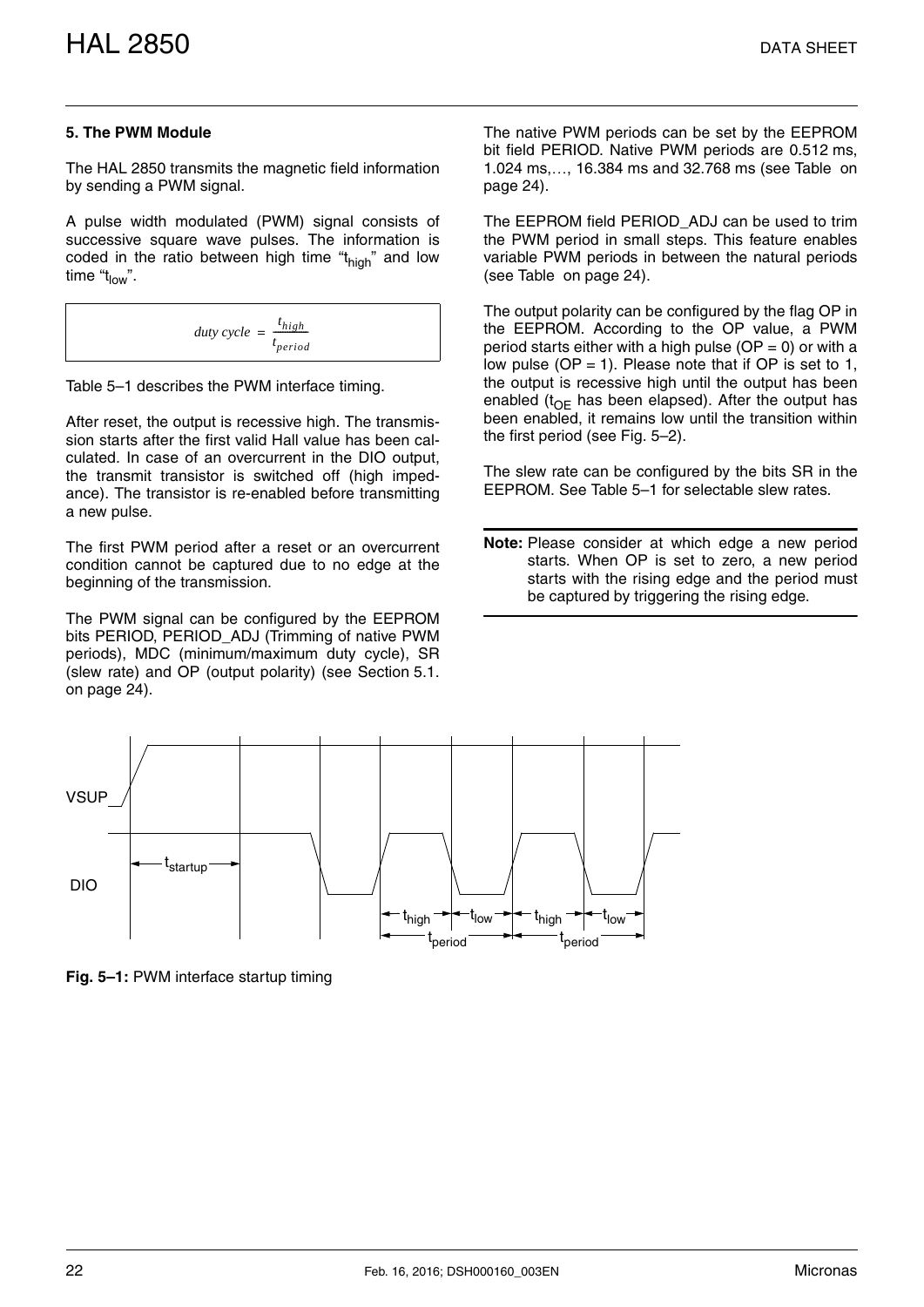

<span id="page-22-2"></span>

<span id="page-22-1"></span><span id="page-22-0"></span>**Table 5–1:** PWM interface timing

| Symbol                                                                                                                                                                                            | <b>Parameter</b>                                | Min.                                    | Typ. | Max.                                 | Unit                                   | <b>Remark</b>                                                                                                                                                                 |
|---------------------------------------------------------------------------------------------------------------------------------------------------------------------------------------------------|-------------------------------------------------|-----------------------------------------|------|--------------------------------------|----------------------------------------|-------------------------------------------------------------------------------------------------------------------------------------------------------------------------------|
| t <sub>startup</sub>                                                                                                                                                                              | Startup Time <sup>1)</sup>                      |                                         |      | 8<br>9<br>10<br>10<br>20<br>40<br>80 | ms<br>ms<br>ms<br>ms<br>ms<br>ms<br>ms | Period = $0.5$ ms<br>Period = $1 \text{ ms}$<br>Period = $2 \text{ ms}$<br>Period = $4 \text{ ms}$<br>Period = $8 \text{ ms}$<br>Period = $16$ ms<br>Period = $32 \text{ ms}$ |
| $t_{OE}$                                                                                                                                                                                          | <b>Output Enable Time</b>                       | 60                                      |      | $150^{2}$                            | μs                                     |                                                                                                                                                                               |
| PWM <sub>Jitter</sub>                                                                                                                                                                             | PWM Period Sample to<br>Sample Jitter (RMS)     |                                         | 30   | 60                                   | ns                                     | Period = $0.5$ ms                                                                                                                                                             |
| DUTY <sub>Jitter</sub>                                                                                                                                                                            | PWM Duty Cycle Sample<br>to Sample Jitter (RMS) |                                         | 63   | 125                                  | ns                                     | Period = $0.5$ , $\pm 100$ mT RANGE,<br>$B = 0$ mT, including noise                                                                                                           |
| t <sub>period</sub>                                                                                                                                                                               | <b>PWM Period</b>                               | see Fig. 5-1 and Fig. 5-2               |      |                                      |                                        | PWM period is customer pro-<br>grammable                                                                                                                                      |
| <b>DUTY</b>                                                                                                                                                                                       | PWM High Duty Cycle                             | t <sub>high</sub> / t <sub>period</sub> |      |                                      |                                        |                                                                                                                                                                               |
| <sup>1)</sup> Values are valid for deactivated power-on self test. 10 ms must be added when power-on self test is active.<br><sup>2)</sup> 10 ms must be added when power-on self test is active. |                                                 |                                         |      |                                      |                                        |                                                                                                                                                                               |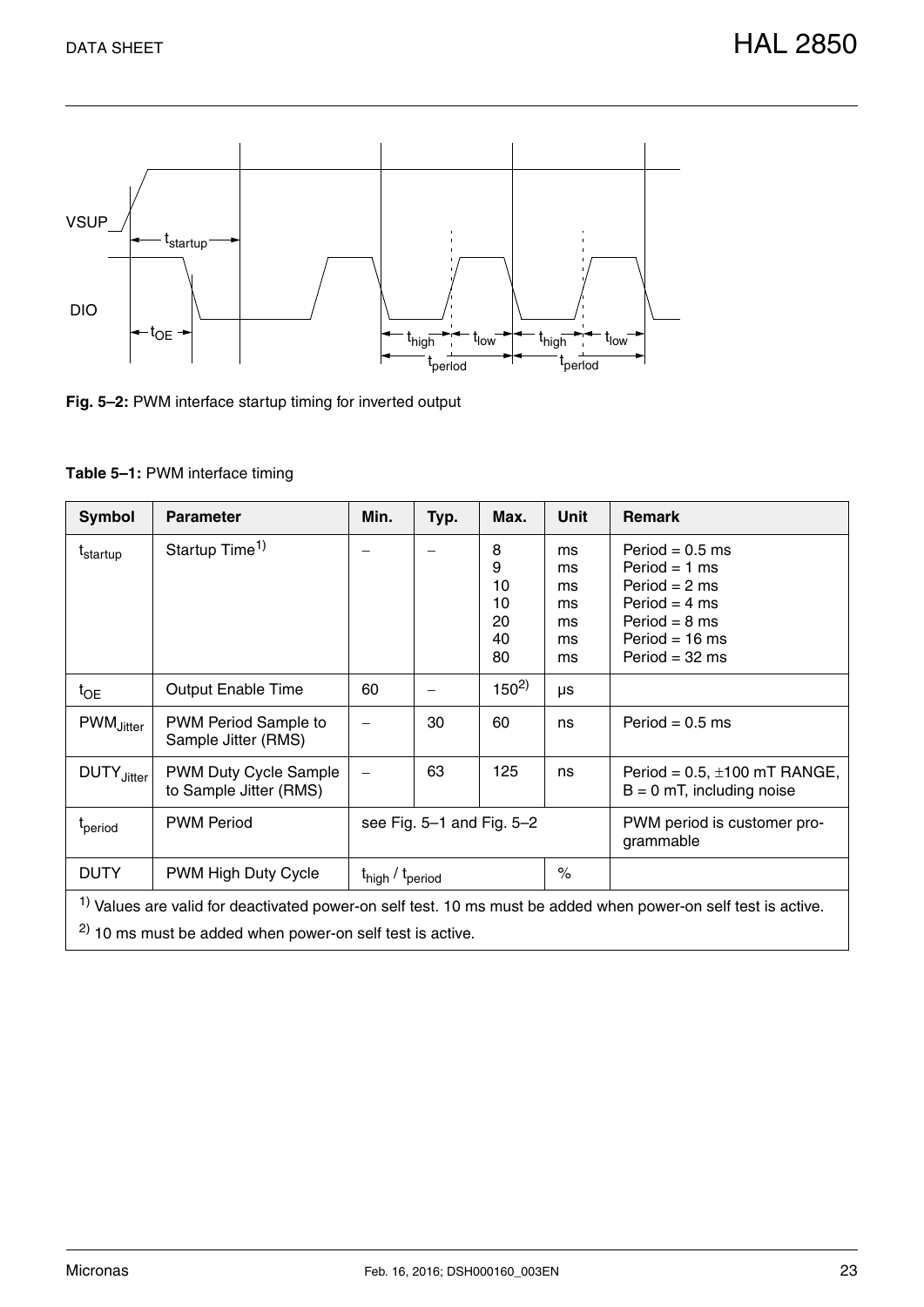## <span id="page-23-0"></span>**5.1. Programmable PWM Parameter**

## <span id="page-23-2"></span><span id="page-23-1"></span>**PWM Periods**

**Table 5–2:** Supported native PWM periods

| <b>PWM</b><br><b>Period</b> | <b>Sample</b><br><b>Frequency</b> | <b>PERIOD</b><br>Bit No. |       |     |
|-----------------------------|-----------------------------------|--------------------------|-------|-----|
|                             | Typ.                              | [4:2]                    | $[1]$ | [0] |
| [ms]                        | [Hz]                              |                          |       |     |
| 0.512                       | 1953                              | 0                        | 0     | 0   |
| 1.024                       | 977                               | 0                        | 0     | 1   |
| 2.048                       | 488                               | 0                        | 1     | 1   |
| 4.096                       | 244                               | 1                        | 1     | 1   |
| 8.192                       | 122                               | 2                        | 1     | 1   |
| 16.384                      | 61                                | 3                        | 1     | 1   |
| 32.768                      | 31                                | 4                        |       |     |

<span id="page-23-3"></span>**Table 5–3:** Supported intermediate PWM period

|               | <b>Period</b>  |                      |            | max. Period, PERIOD $ADJ = 0$                   |                                                 | min. Period, PERIOD_ADJ = 255 |            |                                                 |                                                 |  |
|---------------|----------------|----------------------|------------|-------------------------------------------------|-------------------------------------------------|-------------------------------|------------|-------------------------------------------------|-------------------------------------------------|--|
| EEPROM.PERIOD | steps          | <b>PWM</b><br>period | resolution | $C_0$ for full<br>magnetic<br>range,<br>$MDC=0$ | magnetic<br>range for<br>$C_0 = 1$ ,<br>$MDC=0$ | <b>PWM</b><br>period          | resolution | $C_0$ for full<br>magnetic<br>range,<br>$MDC=0$ | magnetic<br>range for<br>$C_0 = 1$ ,<br>$MDC=0$ |  |
| [LSB]         | [µs]           | [ms]                 | [LSB]      |                                                 | [%]                                             | [ms]                          | [LSB]      |                                                 | [%]                                             |  |
| 0             | 1              | 0.512                | 12         | 0.9375                                          | 93.75                                           | 0.257                         | 11         | 0.4395                                          | 43.95                                           |  |
|               | $\overline{c}$ | 1.024                | 13         | 0.9688                                          | 96.88                                           | 0.514                         | 12         | 0.4707                                          | 47.07                                           |  |
| 3             | $\overline{4}$ | 2.048                | 14         | 0.9844                                          | 98.44                                           | 1.028                         | 13         | 0.4863                                          | 48.63                                           |  |
| 7             | 8              | 4.096                | 15         | 0.9922                                          | 99.22                                           | 2.056                         | 14         | 0.4941                                          | 49.41                                           |  |
| 11            | 16             | 8.192                | 16         | 0.9961                                          | 99.61                                           | 4.112                         | 15         | 0.4980                                          | 49.80                                           |  |
| 15            | 32             | 16.384               | 16         | 0.9961                                          | 99.61                                           | 8.224                         | 15         | 0.4980                                          | 49.80                                           |  |
| 19            | 64             | 32.768               | 16         | 0.9961                                          | 99.61                                           | 16.448                        | 15         | 0.4980                                          | 49.80                                           |  |

**Note:** When the period is trimmed with the PERIOD\_ADJ register, then either the measurable magnetic range is reduced or the resolution is reduced.

The PWM period is faster than the sample rate when PERIOD\_ADJ is greater than 0. Aliasing may occur due to double transmitted samples.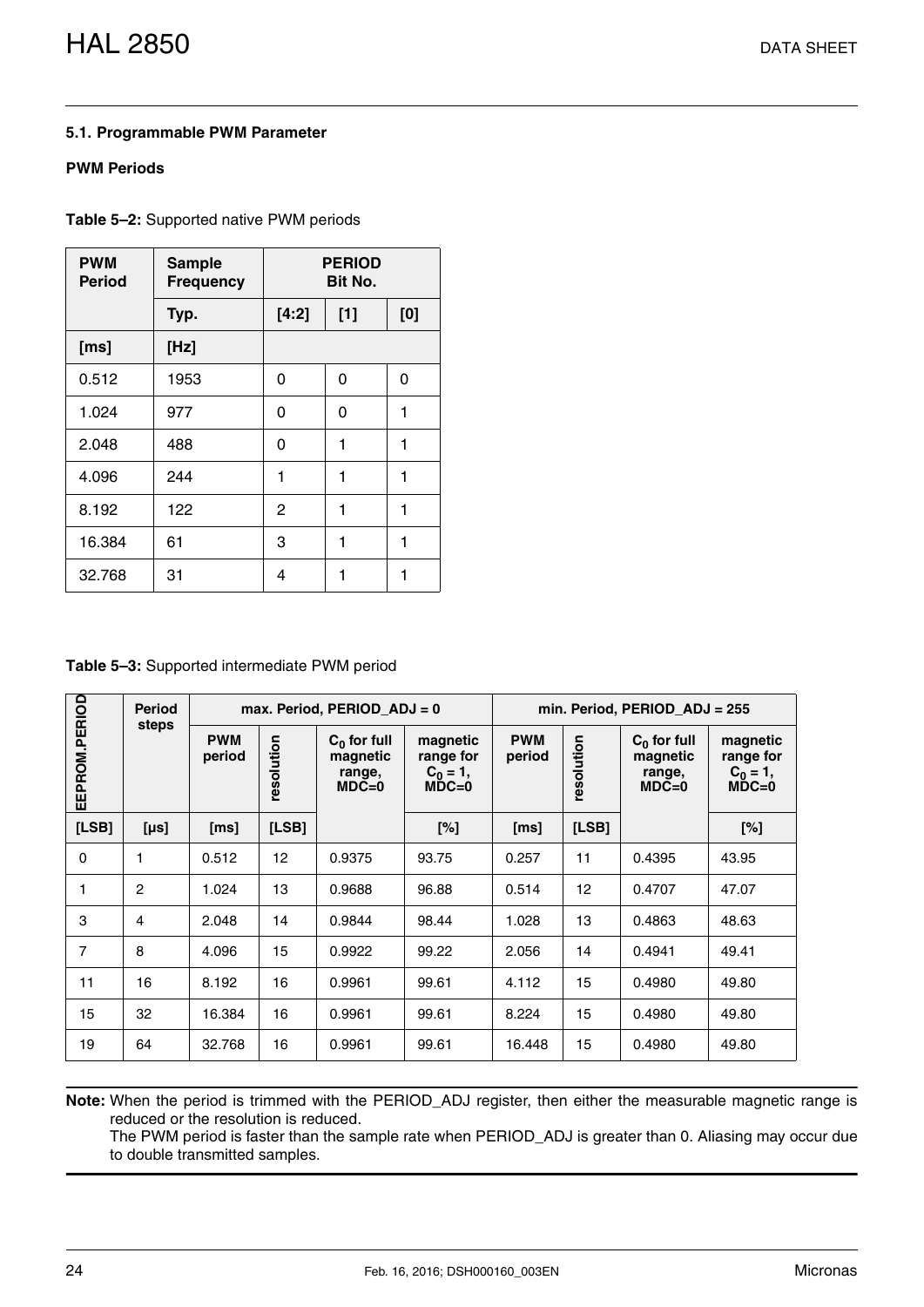## **Minimum Duty Cycle**

The minimum and maximum duty cycle is symmetrical to 50% duty cycle. The MDC register acts on the minimum and maximum duty cycle. The minimum and maximum duty cycle depend on the output slew rates and the PWM period [\(see Table 5–4\)](#page-25-0).

The minimum/maximum duty cycle can be calculated with the following equations:

| PWMPER16         | $= 2^{16} - (PERIOD_ADJ x 2^7)$           |
|------------------|-------------------------------------------|
| <b>PWMMIN</b>    | $= (1 + \overrightarrow{MDC}) \times 2^9$ |
| <b>PWMMAX</b>    | $=$ PWMPER16 – PWMMIN                     |
| <b>PWMPERIOD</b> | = trunc(PWMPER16 / $2^{(16-R)}$ )         |

#### **Definition:**

| B:          | PWM resolution in LSB<br>(see Table) |
|-------------|--------------------------------------|
| PWMMIN:     | minimum high time in LSB             |
| PWMMAX:     | maximum low time in LSB              |
| PWMPERIOD:  | PWM period in LSB                    |
| PWMPER16:   | PWM period in LSB for 16 bit         |
|             | resolution                           |
| MDC:        | <b>EEPROM</b> value for adjusting    |
|             | min./max. duty cycle                 |
| PERIOD ADJ: | EEPROM value for adjusting the       |
|             | period                               |

The measured high duty cycle (DUTY) may differ from the internal high duty cycle (DUTY<sub>i</sub>) due of internal delays within the output logic, a difference between the rising and falling slope time, the threshold voltage of the external receiver; and other effects.

Setting the clamping levels reduces the measurable magnetic range  $(C0 = 1)$ . The full magnetic range can be used in case the slope coefficient C0 is used for compressing the range of HVAL.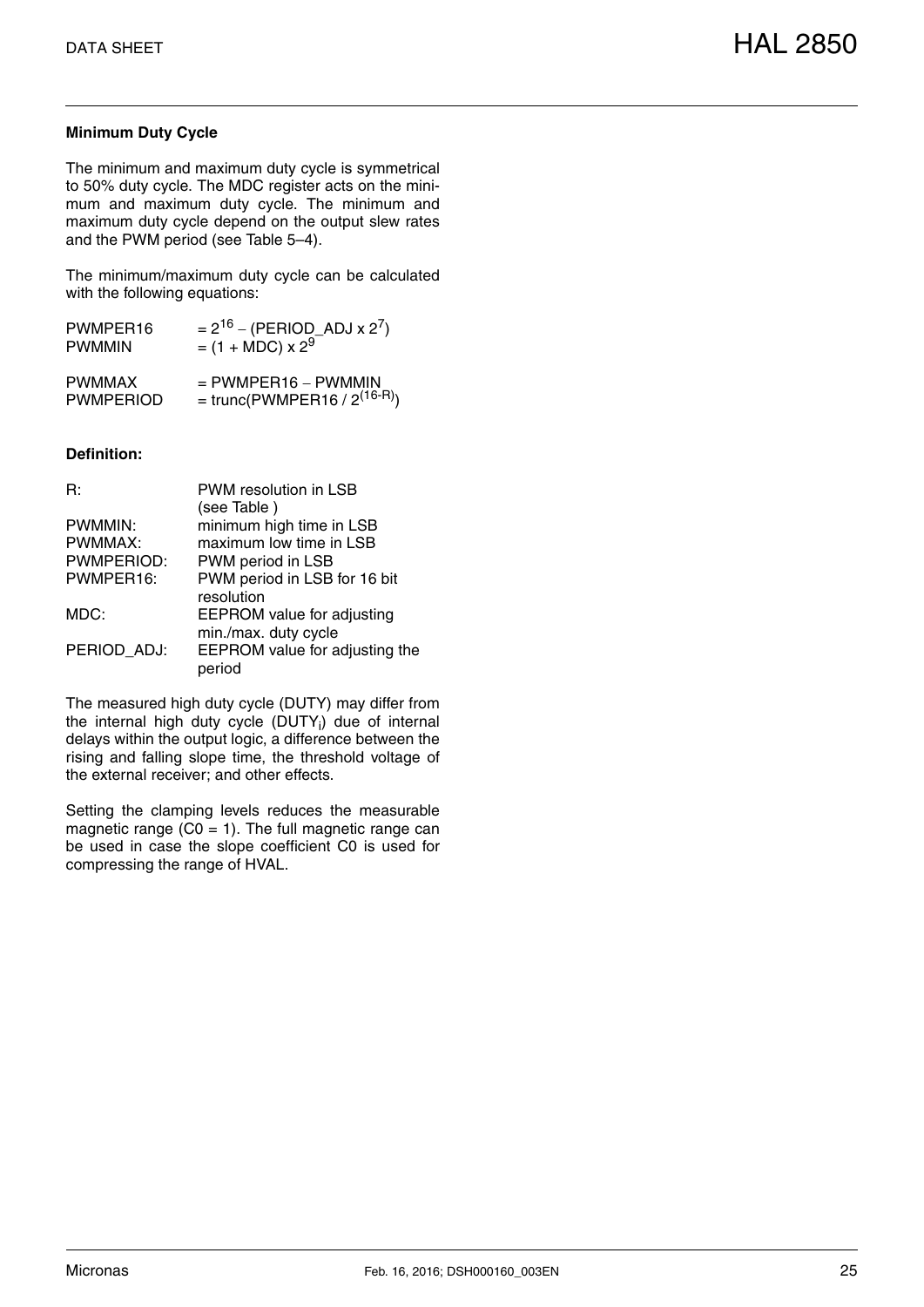[HAL 2850](#page--1-0)

## **Two options are available:**

- 1. Use full magnetic range with a reduced resolution or
- 2. full resolution with a reduced magnetic range.

The full magnetic range can be addressed by using the equations below.

## $CO = C_{target}/C_{measured}$

| $C_{\text{target}}$ | Target output sensitivity<br>C <sub>measured</sub> : Measured output sensitivity for default                                                                   |
|---------------------|----------------------------------------------------------------------------------------------------------------------------------------------------------------|
|                     | settings<br><b>Example:</b> $C_{\text{target}} = 40\% / 60 \text{ mT}$<br>$C_{\text{measured}} = 30\% / 60 \text{ mT}$<br>$CO = 0.667\%/mT / 0.5\%/mT = 1.334$ |

<span id="page-25-0"></span>**Table 5–4:** PWM period (PERIOD), slew rate (SR) and minimum duty cycle (MDC)

| <b>Period</b>                                     | <b>Slew Rate</b>  | V <sub>PULL-UP</sub> | PWMmin @ R        |                    | min. Duty Cycle |      | <b>Rec. Limit</b>    |              |
|---------------------------------------------------|-------------------|----------------------|-------------------|--------------------|-----------------|------|----------------------|--------------|
| typ.                                              | typ.              | max.                 | min.<br>$(MDC=0)$ | max.<br>$(MDC=31)$ | min.            | max. | min.<br>duty cycle   | <b>MDC</b>   |
| $[\mu s]$                                         | $[V/\mu s]$       | [V]                  | [LSB]             | [LSB]              | [%]             | [%]  | [%]                  | [LSB]        |
| 512                                               | infinite $(> 25)$ | 18                   | 32                | 1024               | 0.78            | 25   | $0.78$ <sup>1)</sup> | $\mathbf 0$  |
|                                                   | 8                 | $\overline{7}$       |                   |                    |                 |      | 3.13                 | 3            |
|                                                   | $\overline{2}$    | $\overline{7}$       |                   |                    |                 |      | 3.13                 | 3            |
| 1024                                              | infinite $(> 25)$ | 18                   | 64                | 2048               |                 |      | $0.78$ <sup>1)</sup> | $\pmb{0}$    |
|                                                   | 8                 | $\overline{7}$       |                   |                    |                 |      | 1.56                 | $\mathbf{1}$ |
|                                                   | $\overline{2}$    | $\overline{7}$       |                   |                    |                 |      | 1.56                 | $\mathbf{1}$ |
| 2048                                              | infinite $(> 25)$ | 18                   | 128               | 4096               |                 |      | 0.78                 | $\pmb{0}$    |
|                                                   | 8                 | $\overline{7}$       |                   |                    |                 |      |                      |              |
|                                                   | $\overline{2}$    | $\overline{7}$       |                   |                    |                 |      |                      |              |
| 4096                                              | infinite $(> 25)$ | 18                   | 256               | 8192               |                 |      | 0.78                 | $\pmb{0}$    |
|                                                   | 8                 | $\overline{7}$       |                   |                    |                 |      |                      |              |
|                                                   | $\overline{2}$    | $\overline{7}$       |                   |                    |                 |      |                      |              |
| 8192                                              | infinite $(> 25)$ | 18                   | 512               | 16384              |                 |      | 0.78                 | $\pmb{0}$    |
|                                                   | 8                 | $\overline{7}$       |                   |                    |                 |      |                      |              |
|                                                   | $\overline{2}$    | $\overline{7}$       |                   |                    |                 |      |                      |              |
| 16384                                             | infinite $(> 25)$ | 18                   | 512               | 16384              |                 |      | 0.78                 | $\pmb{0}$    |
|                                                   | 8                 | $\overline{7}$       |                   |                    |                 |      |                      |              |
|                                                   | $\mathbf{2}$      | $\overline{7}$       |                   |                    |                 |      |                      |              |
| 32768                                             | infinite $(> 25)$ | 18                   | 512               | 16384              |                 |      | 0.78                 | $\mathbf 0$  |
|                                                   | 8                 | $\overline{7}$       |                   |                    |                 |      |                      |              |
|                                                   | $\overline{2}$    | $\overline{7}$       |                   |                    |                 |      |                      |              |
| <sup>1)</sup> An overcurrent may not be detected. |                   |                      |                   |                    |                 |      |                      |              |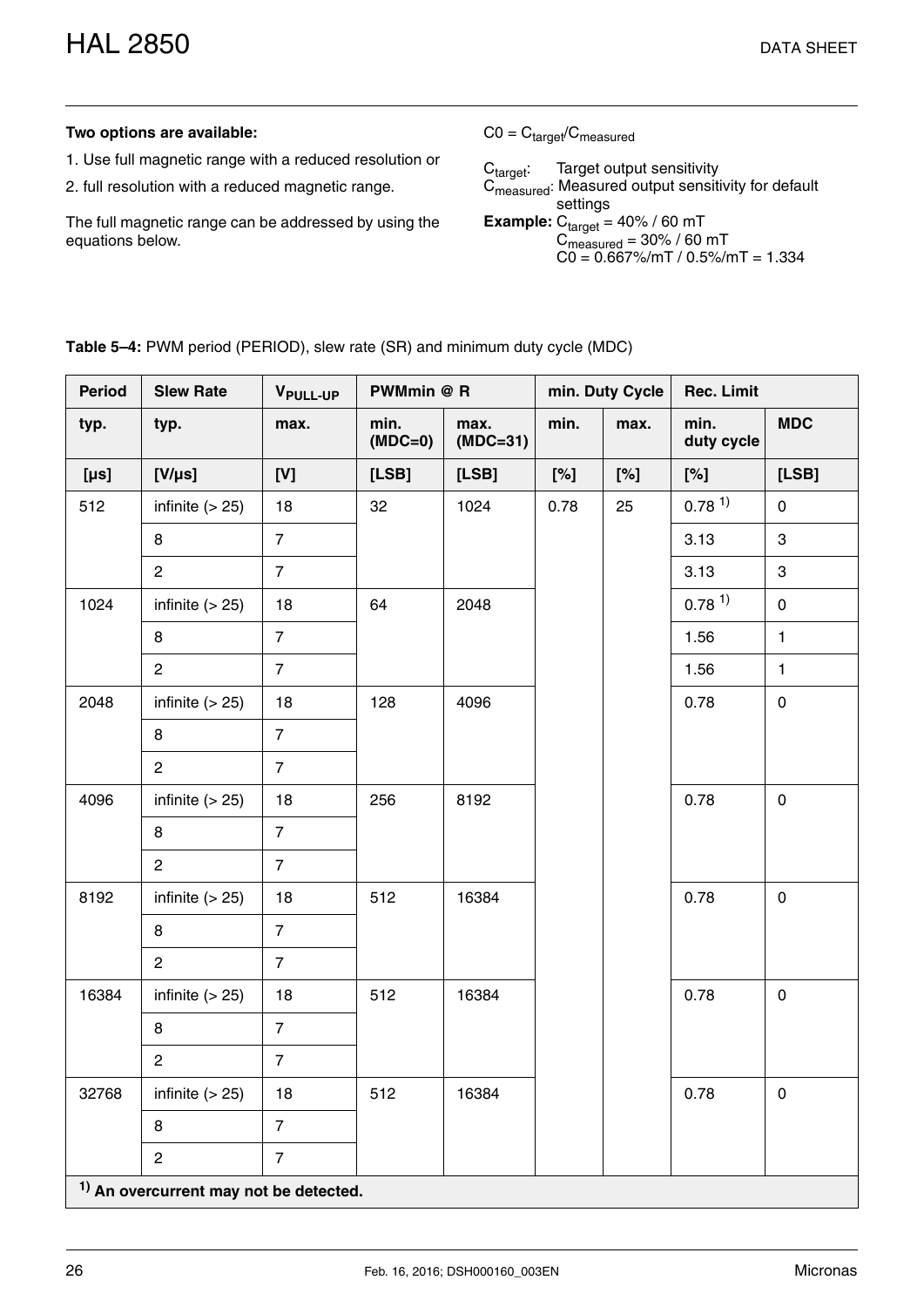## <span id="page-26-0"></span>**6. Programming of the Sensor**

HAL 2850 features two different customer modes. In **Application Mode** the sensor is providing a continuos PWM signal transmitting temperature compensated magnetic field values. In Programming Mode it is possible to change the register settings of the sensor.

After power-up the sensor is always operating in the **Application Mode**. It is switched to the **Programming Mode** by a defined sequence on the sensor output pin.

#### <span id="page-26-1"></span>**6.1. Programming Interface**

In Programming Mode the sensor is addressed by modulating a serial telegram (BiPhase-M) with constant bit time on the output pin. The sensor answers with a modulation of the output voltage.

A logical "0" of the serial telegram is coded as no level change within the bit time. A logical "1" is coded as a level change of typically 50% of the bit time. After each bit, a level change occurs [\(see Table 6–1\)](#page-26-2).

The serial telegram is used to transmit the EEPROM content, error codes and digital values of the magnetic field or temperature from and to the sensor.

<span id="page-26-2"></span>**Table 6–1:** Biphase-M frame characteristics of the host



**Fig. 6–1:** Definition of logical 0 and 1 bit

A description of the communication protocol and the programming of the sensor is available in a separate document (Application Note Programming HAL 2850).

| Symbol                    | <b>Parameter</b>                            | Min. | Typ. | Max. | Unit                     | <b>Remark</b> |
|---------------------------|---------------------------------------------|------|------|------|--------------------------|---------------|
| t <sub>bbit</sub> (host)  | <b>Biphase Bit Time</b>                     | 970  | 1024 | 1075 | μs                       |               |
| $t$ bhb (host)            | <b>Biphase Half Bit Time</b>                | 0.45 | 0.5  | 0.55 | t <sub>bbit</sub> (host) |               |
| <sup>I</sup> bifsp (host) | Biphase Interframe<br>Space                 | 3    |      | -    | t <sub>bbit</sub> (host) |               |
| $V_{rxth_l}$              | Receiver low-to-high<br>threshold voltage   | 1.2  |      | 1.5  | $\vee$                   |               |
| V <sub>rxth_hh</sub>      | Receiver high-to-low<br>threshold voltage   | 1.1  |      | 1.4  | $\vee$                   |               |
| V <sub>SUPPRG</sub>       | <b>Supply Voltage During</b><br>Programming | 5.6  |      | 6.5  | $\vee$                   |               |

**Table 6–2:** Biphase-M frame characteristics of the sensor

| <b>Symbol</b>      | <b>Parameter</b>                | Min. | Typ. | Max. | <b>Unit</b>   | <b>Remark</b> |
|--------------------|---------------------------------|------|------|------|---------------|---------------|
| bbit (sensor)      | <b>Biphase Bit Time</b>         | 820  | 1024 | 1225 | μs            |               |
| thb (sensor)       | <b>Biphase Half Bit Time</b>    |      | 0.5  | –    | bbit (sensor) |               |
| t <sub>bresp</sub> | <b>Biphase Response</b><br>Time |      | -    | 5    | bbit (sensor) |               |
|                    | <b>Slew Rate</b>                |      | 2    |      | $V/\mu s$     |               |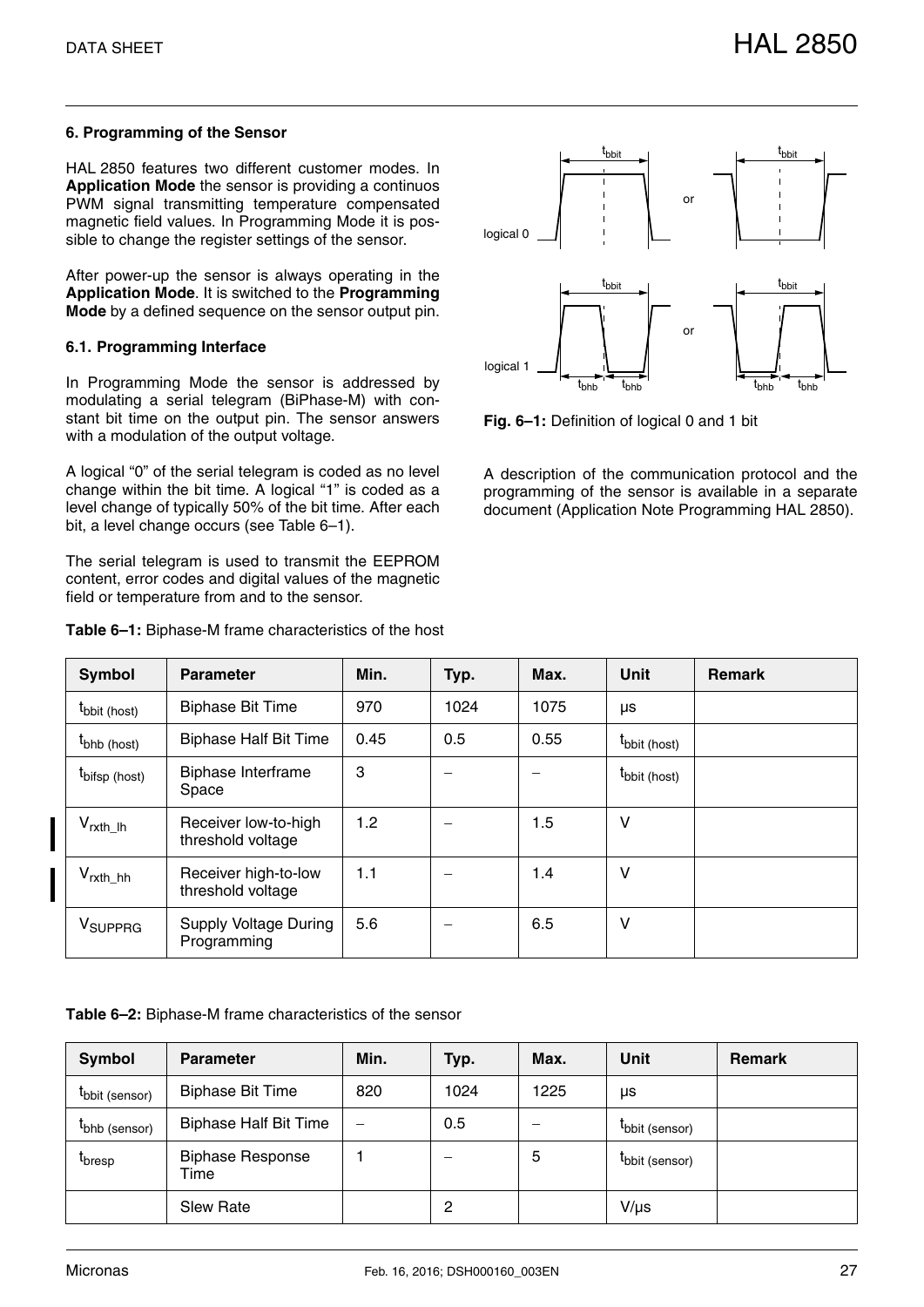## <span id="page-27-0"></span>**6.2. Programming Environment and Tools**

For the programming of HAL 2850 during product development a programming tool including hardware and software is available on request. It is recommended to use the Micronas tool kit in order to ease the product development. The details of programming sequences are also available on request.

#### <span id="page-27-1"></span>**6.3. Programming Information**

For production and qualification tests, it is mandatory to set the LOCK bit after final adjustment and programming of HAL 2850. The LOCK function is active after the next power-up of the sensor.

The success of the LOCK process should be checked by reading the status of the LOCK bit after locking and/ or by an analog check of the sensors output signal.

Electrostatic Discharge (ESD) may disturb the programming pulses. Please take precautions against ESD and check the sensors error flags.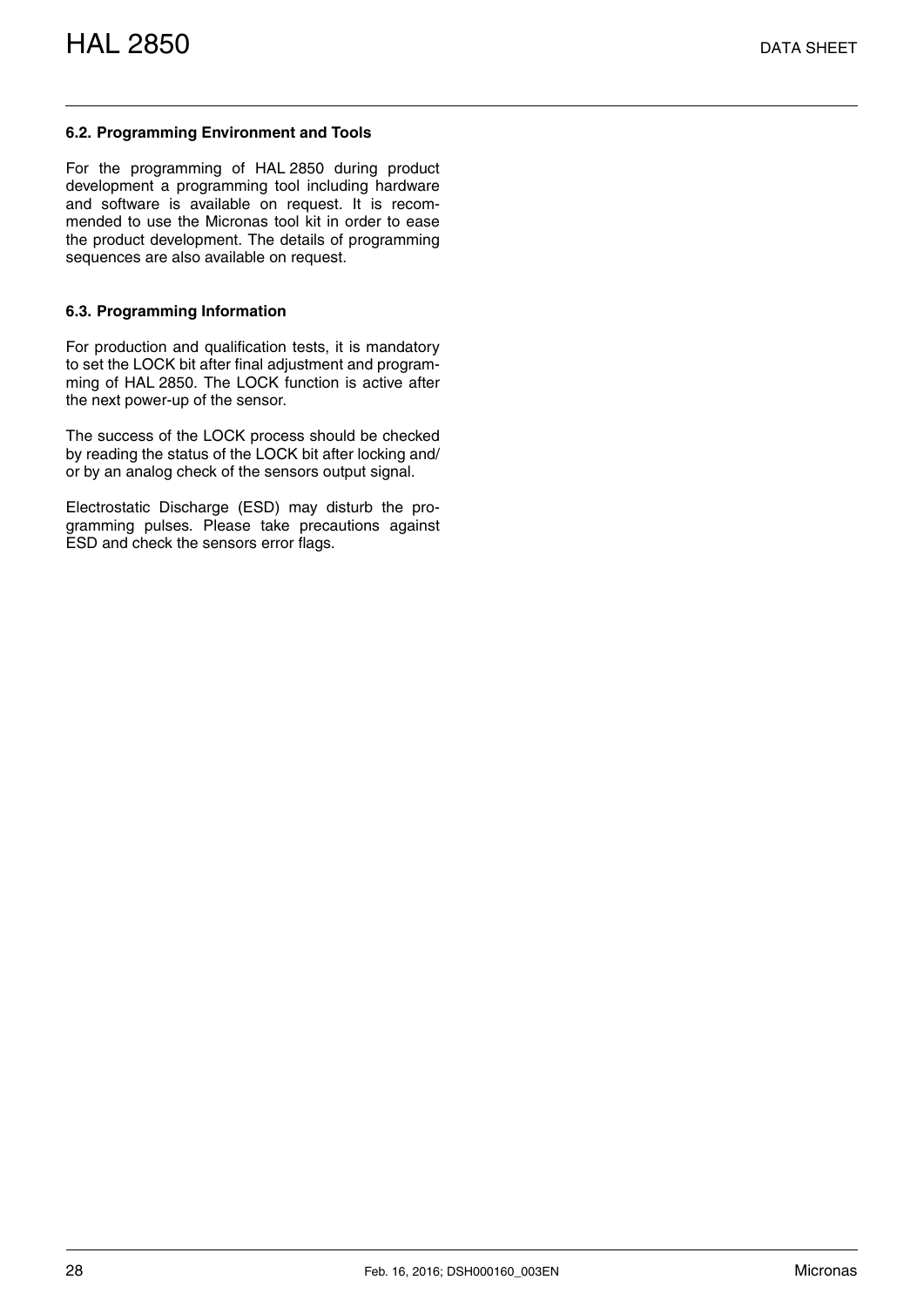## <span id="page-28-0"></span>**7. Application Note**

## <span id="page-28-1"></span>**7.1. Ambient Temperature**

Due to the internal power dissipation, the temperature on the silicon chip (junction temperature  $T_{J}$ ) is higher than the temperature outside the package (ambient temperature  $T_A$ ).

$$
T_J = T_A + \Delta T
$$

At static conditions and continuous operation, the following equation applies:

$$
\Delta T = I_{SUP} \times V_{SUP} \times R_{thJX} + I_{DIO} \times V_{DIO} \times R_{thJX}
$$

For typical values, use the typical parameters. For worst case calculation, use the max. parameters for  $I_{SUP}$  and  $R_{th}$ , and the max. value for  $V_{SUP}$  from the application. The choice of the relevant  $R_{th,JX}$ -parameter  $(R<sub>thia</sub>, R<sub>thic</sub>, or R<sub>this</sub>)$  depends on the way the device is (thermally) coupled to its application environment.

For the HAL 2850 the junction temperature  $T_{\text{J}}$  is specified. The maximum ambient temperature  $T_{Amax}$  can be calculated as:

$$
T_{Amax} = T_{Jmax} - \Delta T
$$

## <span id="page-28-2"></span>**7.2. EMC and ESD**

For applications that cause disturbances on the supply line or radiated disturbances, a series resistor and a capacitor are recommended. The series resistor and the capacitor should be placed as closely as possible to the Hall sensor.

Please contact Micronas for detailed investigation reports with EMC and ESD results.

## <span id="page-28-3"></span>**7.3. Output Description**

## <span id="page-28-4"></span>**7.3.1. How to Measure PWM Output Signal**

The HAL 2850 codes the magnetic field information in the duty cycle of a PWM signal. The duty cycle is defined as the ratio between the high time " $t_{\text{hich}}$ " and the period "t<sub>period</sub>" of the PWM signal (see Fig.  $\overline{7}$ -1).

**Note:** Please consider at which edge a new period starts. When OP is set to zero, a new period starts with the rising edge and the period must be captured by triggering the rising edge.



<span id="page-28-5"></span>**Fig. 7–1:** Definition of PWM signal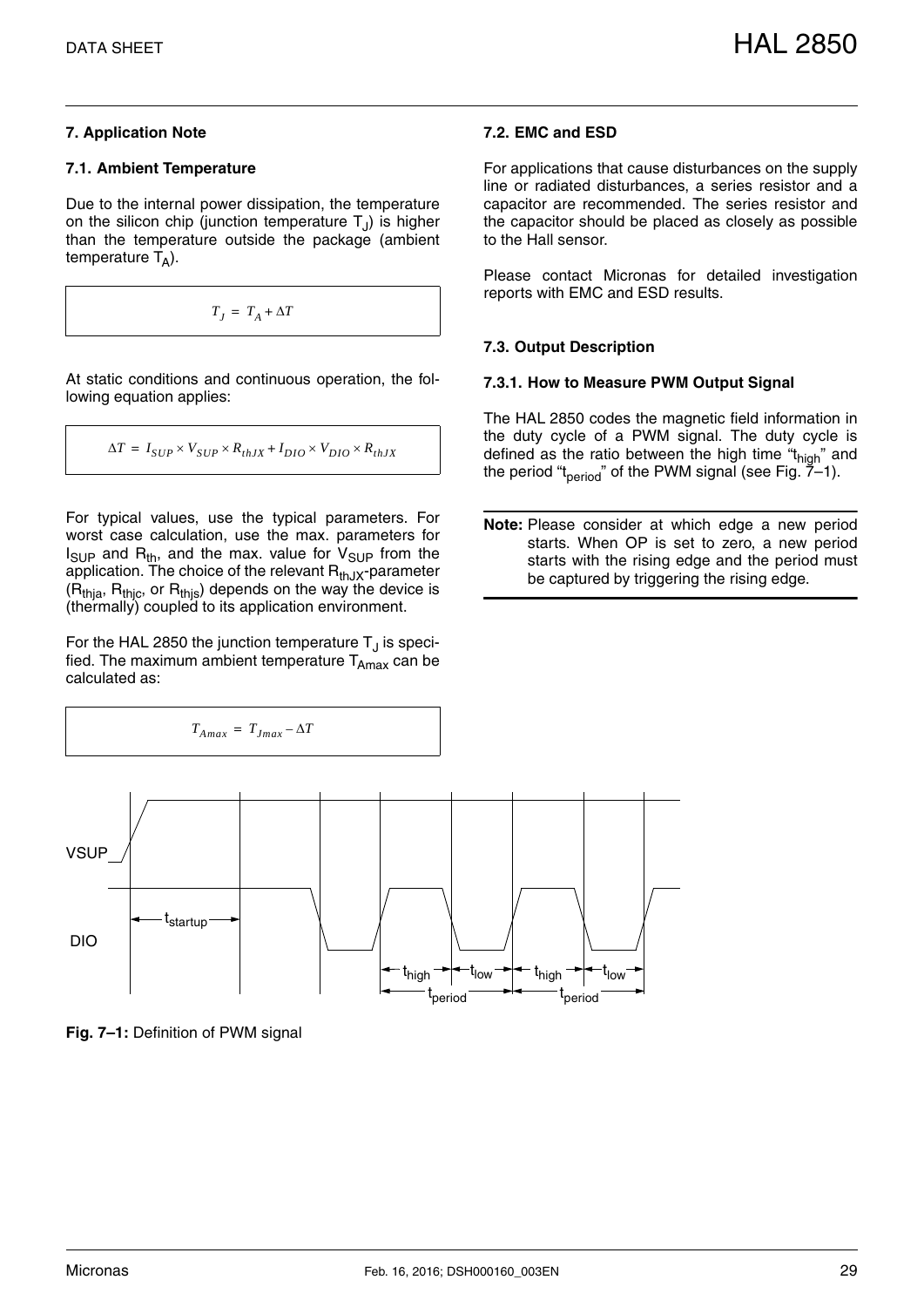## <span id="page-29-1"></span><span id="page-29-0"></span>**7.4. Application Circuit**

Micronas recommends the following two application circuits for the HAL 2850.

The first circuit is recommended when the sensor is powered with 5 V supply [\(see Fig. 7–2\).](#page-29-2)

The second circuit should be used for applications connected directly to the car's battery with a pull-up to a 5 V line [\(see Fig. 7–3 on page 31\)](#page-30-0).

To avoid noise on the controller input pin, it is recommended to use only these two circuits.

## **Values of external components**

 $C_{VSUP}$  = 47 nF  $C<sub>DIO</sub>$  = 180 pF

The maximum load capacitor and minimum resistor is given by the following equation:

 $C_L$  =  $C_{DIO}$  +  $C_{wire}$  +  $C_{INPUT}$ <br> $R_L$  =  $R_{null-UD}$  $= R_{\text{null-UD}}$ 

 $R_{\text{L (min.)}} = (\text{ V}_{\text{pull-up (max.)}} - \text{ V}_{\text{DIOL (max.)}}) / (\text{I}_{\text{DIO}} - (\text{C}_{\text{L}} \times$  $(\Delta V/\Delta t_{fall})$  $C_{L \text{ (max.)}} = 0.4 \times V_{\text{pull-up (min.)}} / (R_{L} \times (\Delta V/\Delta t_{\text{rise}}))$ 

R<sub>pull-up</sub>: Pull-up resistor between DIO and V<sub>pull-up</sub> C<sub>VSUP</sub>: Capacitance between the V<sub>SUP</sub> pin and GND  $C<sub>DIO</sub>$ : EMC protection capacitance on the DIO pin

C<sub>wire</sub>: Capacity of the wire  $C_{\text{INPIIT}}$ : Input capacitance of the ECU

|                              | V <sub>pull-up (max.)</sub> : max. applied pull-up voltage, |
|------------------------------|-------------------------------------------------------------|
|                              | must be lower than the value                                |
|                              | specified in Section 4.7. on page 18                        |
| $V_{DIOL (max.)}$ :          | max. DIO low voltage,                                       |
|                              | it is recommended to use the value                          |
|                              | specified in Section 4.8. on page 18                        |
| $I_{\text{DIO}}$             | DIO current at $V_{DIOL \ (max.)}$                          |
| $\Delta V/\Delta t_{rise}$   | selected rising edge slew rate, the max.                    |
|                              | value specified in Section 4.8.                             |
|                              | must be used                                                |
| $\Delta V/\Delta t_{fall}$ : | selected falling edge slew rate, the max.                   |
|                              | value specified in Section 4.8.                             |
|                              | must be used                                                |

## **Example for Calculating**  $R_1$  **and**  $C_1$  **(max.)**

The application operates at following conditions:

slew rate  $= 8 \text{ V/}\mu\text{s}$  (typ.)  $V_{\text{pull-up}}$  = 5.5 V (max.)<br>C<sub>1</sub> = 400 pF  $= 400$  pF

Calculation:

 $R_{L (min.)}$  = ( 5.5 V – 0.8 V ) / (20 mA – 400 pF x 10.4 V/  $\mu$ s) = 297  $\Omega$ . => **R<sub>L</sub> = 330**  $\Omega$ 

 $\textsf{C}_\textsf{L\ (max.)}~$  = 400 pF <= 0.4  $\times$  4.5 V / ( 330  $\Omega$   $\times$  10.4 V/µs ) = 524 pF

 $\Rightarrow$  The used C<sub>L</sub> is below the limit.



<span id="page-29-2"></span>**Fig. 7–2:** Application circuit for 5 V supply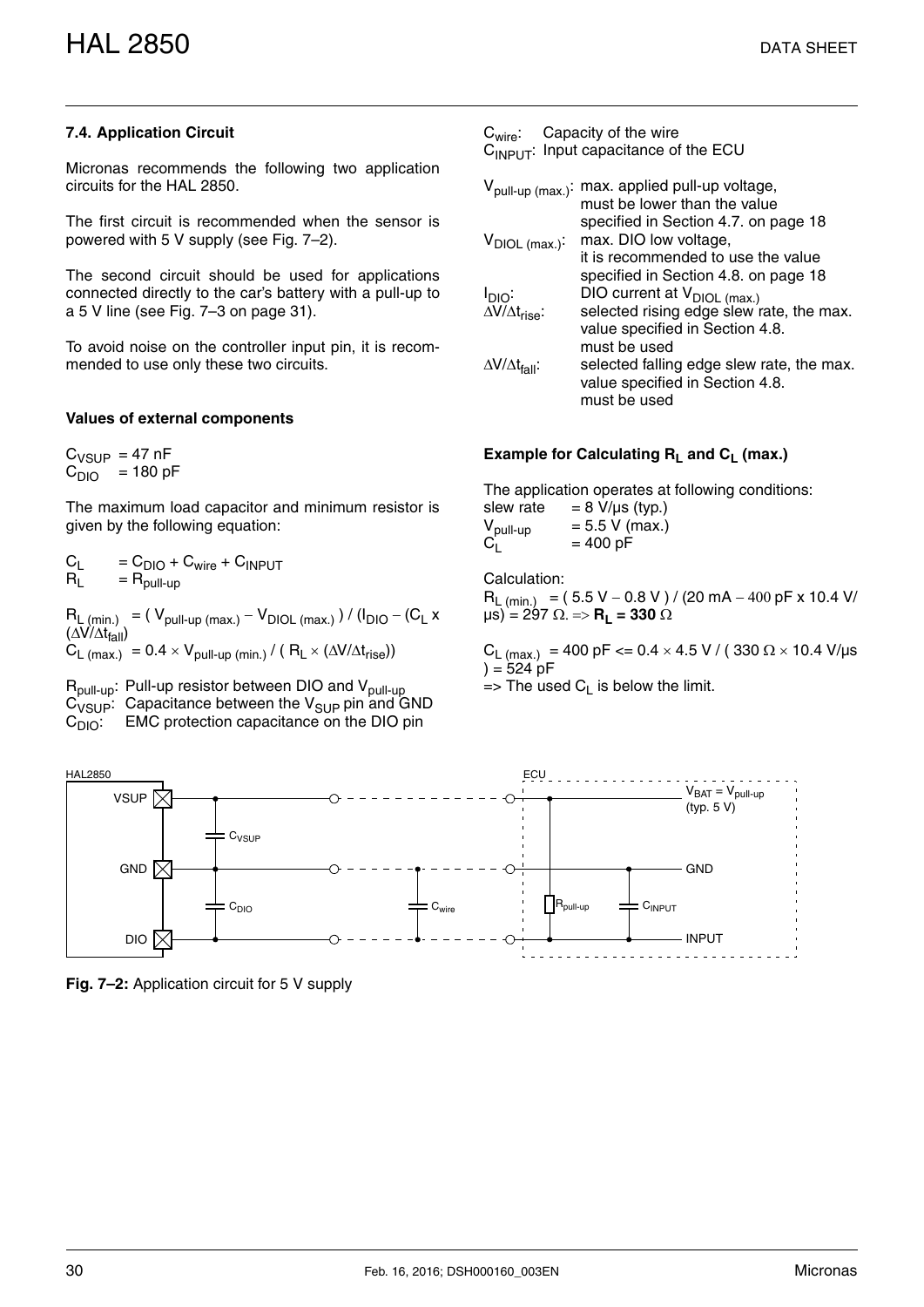

<span id="page-30-0"></span>**Fig. 7–3:** Application circuit for battery and 5 V pull-up voltage

**Note:** The external components needed to protect against EMC and ESD may differ from the application circuit shown and have to be determined according to the needs of the application specific environment.